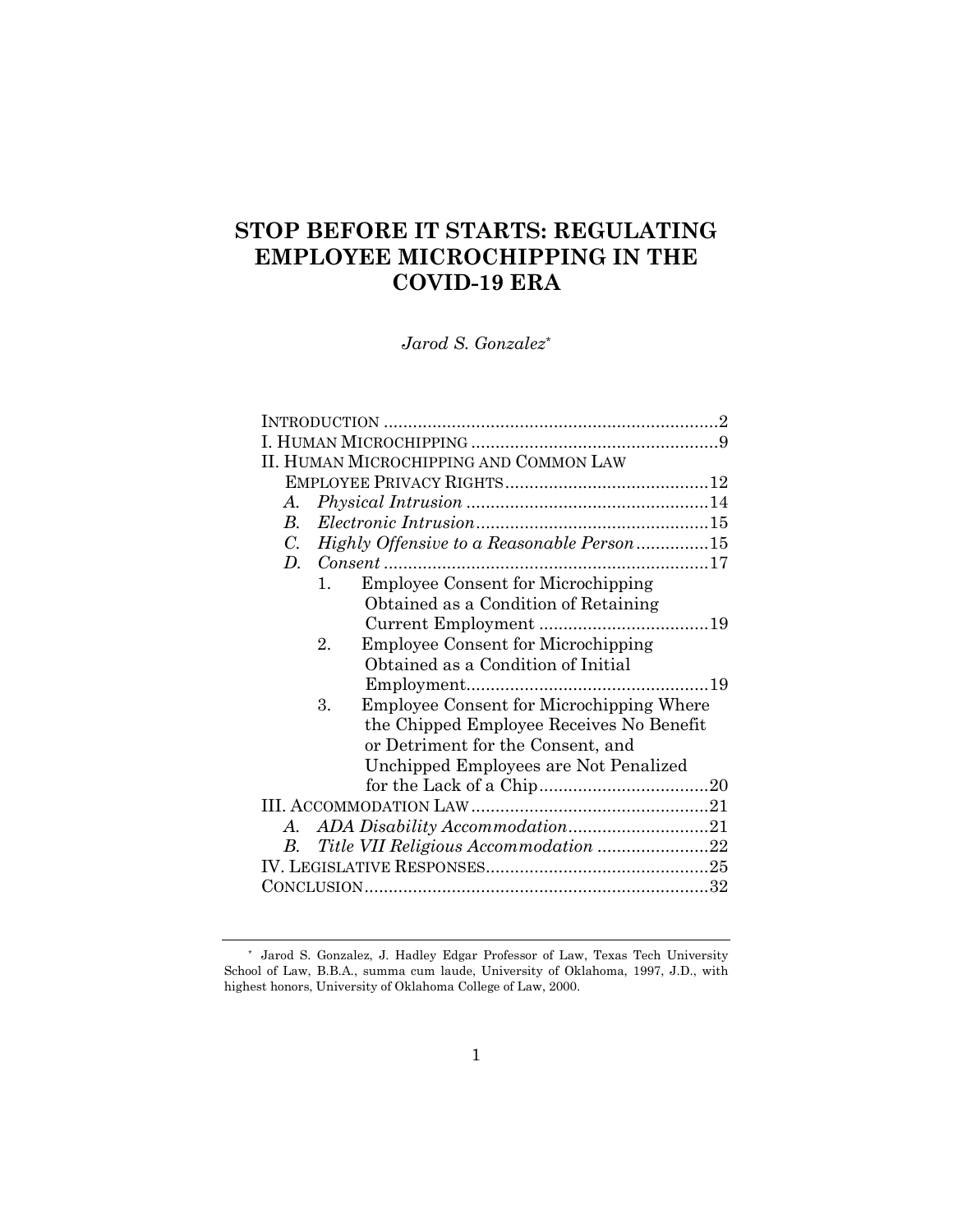## **INTRODUCTION**

Employment and employment law in the United States has changed dramatically since the World Health Organization declared COVID-19 to be a global pandemic on March 11, 2020.<sup>1</sup> After the declaration, many employers required employees to shift to remote work due to the health and safety risks of the coronavirus, and that trend will continue even after the pandemic subsides.<sup>2</sup> State and local governments issued a variety of shelterin-place and stay-at-home orders that impacted both employers and employees.<sup>3</sup> "Essential" workers were required to work in the public and face the health and safety risks as new safety regimes evolved.<sup>4</sup> As state governments reopened their economies, more and more employees returned to work and experienced novel health and safety procedures and protocols to address the COVID-19 risks. Social distancing, mask requirements, temperature checks, and COVID-19 testing became the new normal in the workplace.<sup>5</sup> With all these changes, it may seem that employee privacy rights in the workplace are at a very low point.<sup>6</sup>

<sup>1</sup> *WHO Director-General's Opening Remarks at the Media Briefing on COVID-19 - 11 March 2020*, WORLD HEALTH ORG. (Mar. 11, 2020), https://www.who.int/directorgeneral/speeches/detail/who-director-general-s-opening-remarks-at-the-media-briefingon-covid-19---11-march-2020 [https://perma.cc/CB78-8SW5].

<sup>2</sup> Anne Fisher, *As Work From Home Becomes the Norm, Companies Get More Comfortable Hiring Fully Remote Employees*, FORTUNE (Apr. 7, 2020, 4:00 PM), https://fortune.com/2020/04/07/remote-work-from-home-jobs-hiring-coronavirus/ [https://perma.cc/XTD7-UFKG].

<sup>3</sup> *See generally* Cal. Exec. Order No. N-33-20 (Mar. 19, 2020); Fla. Exec. Order No. 20-91 (Apr. 1, 2020); N.Y. Exec. Order No. 202.8 (Mar. 20, 2020); Tex. Exec. Order No. GA-14 (Mar. 31, 2020).

<sup>4</sup> *See NSC Calls for Protection of Essential Workers*, OCCUPATIONAL HEALTH & SAFETY (Apr. 7, 2020), https://ohsonline.com/articles/2020/04/07/nsc-calls-forprotection-of-essential-workers.aspx (explaining the importance of essential workers' health during COVID-19) [https://perma.cc/S9Y9-8KRH].

<sup>5</sup> *See* Littler Mendelson, *Facing Your Face Mask Duties – A List of Statewide Orders*, LITTLER, https://www.littler.com/publication-press/publication/facing-your-facemask-duties-list-statewide-orders [https://perma.cc/2FQ5-QWXA] (last visited Sept. 8, 2020).

<sup>6</sup> *See* Seyfarth Shaw, *COVID-19 and Workplace Privacy: Employers Beware*, EMP'T L. LOOKOUT: INSIGHTS FOR MGMT. (Apr. 14, 2020), https://www.laborandemploymentlawcounsel.com/2020/04/covid-19-and-workplace-

privacy-employers-beware/ [https://perma.cc/Y2Z8-QB5K] ("It might strike some people that employees have diminished privacy rights during the current global health emergency caused by the coronavirus. However, this is not true. Employee privacy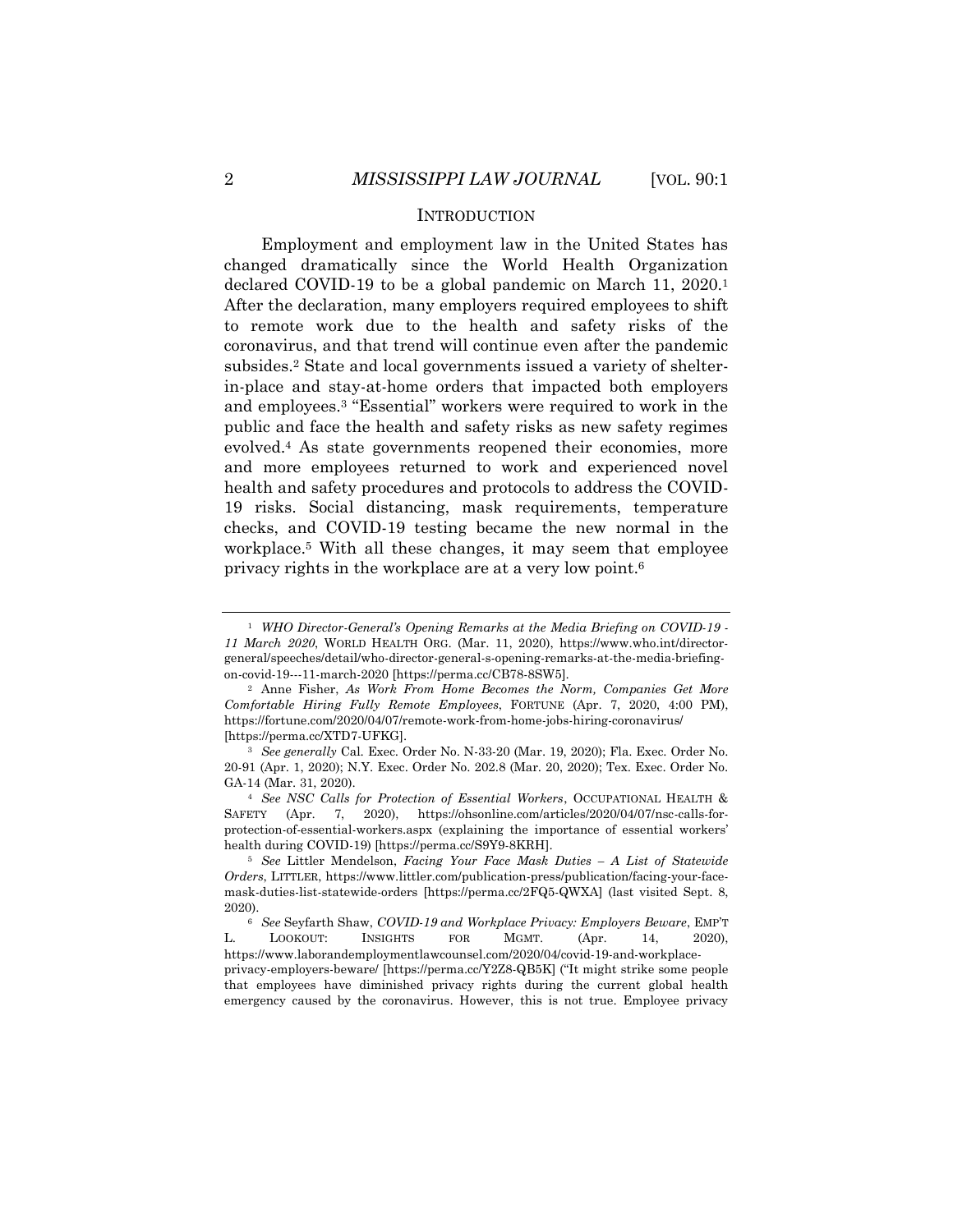In some ways, the coronavirus pandemic fear has flipped employee privacy laws on its head. Take the Americans with Disabilities Act ("ADA") provision on medical examinations of current employees as a prime example. The ADA provides that an employer may require an employee to submit to a medical examination as long as the examination is "job related and consistent with business necessity."<sup>7</sup> Pre-COVID-19, this generally meant that in order to require a medical examination of a current employee, the employer must have an individualized, reasonable belief that an employee's medical condition impairs the ability to perform essential job functions or that the employee poses a direct threat due to their health condition.<sup>8</sup> The individualized reasonable belief had to be based on evidence of current performance problems or observable objective medical evidence that an employee posed a danger to require a medical exam.<sup>9</sup>

Post-COVID-19, ADA law has done away with the individualized analysis needed prior to requiring medical examinations of employees as related to the coronavirus. On March 21, 2020, the U.S. Equal Employment Opportunity Commission ("EEOC") updated its guidance on interpreting the ADA in a pandemic to address the coronavirus disease.<sup>10</sup> Based on a guidance released in March 2020 from the Centers for Disease Control and Prevention ("CDC") and public health authorities, the

rights are still alive and well, but the circumstances in which employers – and the world – find themselves have changed.").

<sup>7</sup> 42 U.S.C. § 12112(d)(4)(A) ( 2020).

<sup>8</sup> U.S. EQUAL EMP'T OPPORTUNITY COMM'N, EEOC-NVTA-2000-1, QUESTIONS AND ANSWERS: ENFORCEMENT GUIDANCE ON DISABILITY RELATED INQUIRIES AND MEDICAL EXAMINATIONS UNDER THE AMERICANS WITH DISABILITIES ACT (July 27, 2000), https://www.eeoc.gov/laws/guidance/questions-and-answers-enforcement-guidancedisability-related-inquiries-and-medical [https://perma.cc/34J9-7U7L].

<sup>&</sup>lt;sup>9</sup> *Id.* ("Generally, an employer may only seek information about an employee's medical condition when it is *job related and consistent with business necessity*. This means that the employer must have a reasonable belief based on objective evidence that: an employee will be unable to perform the essential functions of his or her job because of a medical condition; or, the employee will pose a direct threat because of a medical condition." (emphasis added)).

<sup>10</sup> *See* EQUAL EMP'T OPPORTUNITY COMM'N, EEOC-NVTA-2009-3, PANDEMIC PREPAREDNESS IN THE WORKPLACE AND THE AMERICANS WITH DISABILITIES ACT (Mar. 21, 2020), https://www.eeoc.gov/laws/guidance/pandemic-preparedness-workplace-andamericans-disabilities-act [https://perma.cc/94CN-ZXLY] (noting the update was a direct result of COVID-19).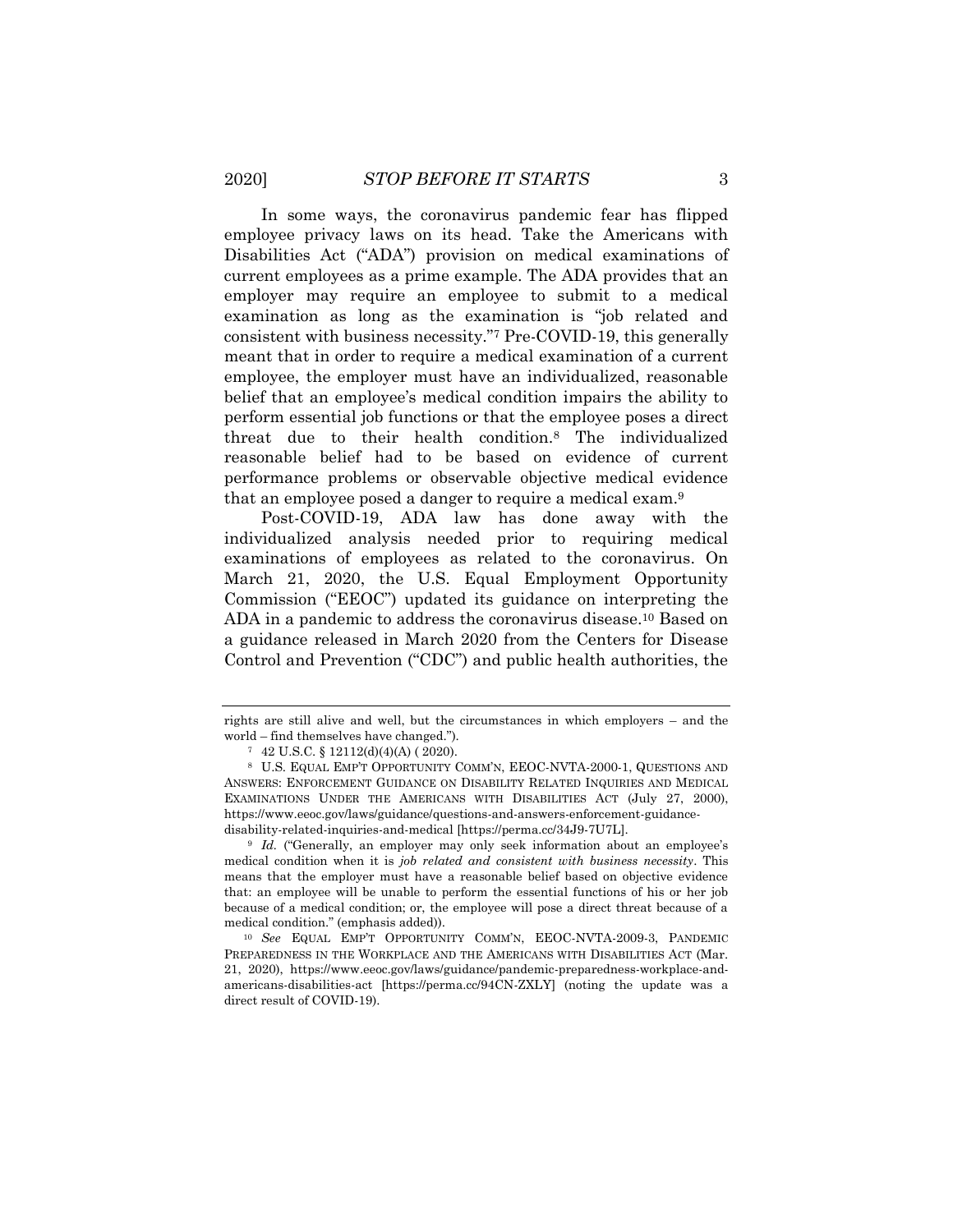EEOC declared that the COVID-19 pandemic met the "direct threat" standard because the medical facts supported a finding that a significant risk of substantial harm would be posed by having someone with COVID-19, or symptoms of it, present in the workplace.<sup>11</sup> This declaration led to the EEOC's determination that employers may take employees' temperatures to determine whether they have a fever, administer viral COVID-19 tests to employees before permitting employees to enter the workplace, and ask employees about the presence of COVID-19 symptoms before entrance into the workplace.<sup>12</sup> None of these employerrequired tests are based on an employer's individualized reasonable suspicion that the employees actually have COVID-19.<sup>13</sup> Thus, mandatory testing of all employees without individualized cause is viewed as necessary to further public health and safety goals.

COVID-19 also raises additional employment-related privacy concerns related to antibody testing and vaccinations of employees. As for antibody testing, medical professionals and legal commentators have opined on the potential use of antibody testing to screen employees as a helpful way to safely get employees back

*See also* Regulations to Implement the Equal Employment Provisions of the Americans with Disabilities Act, 29 C.F.R  $\S$  1630.2(r) (2012) (defining "direct threat" under the ADA as "a significant risk of substantial harm to the health or safety of the individual or others that cannot be eliminated or reduced by reasonable accommodation.").

<sup>13</sup> *See generally id.*

<sup>&</sup>lt;sup>11</sup> *See id.* Part II.B. of the EEOC's March 2020 update, Pandemic Preparedness Guidance states:

Based on guidance of the CDC and public health authorities as of March 2020, the COVID-19 pandemic meets the direct threat standard. The CDC and public health authorities have acknowledged community spread of COVID-19 in the United States and have issued precautions to slow the spread, such as significant restrictions on public gatherings. In addition, numerous state and local authorities have issued closure orders for businesses, entertainment and sport venues, and schools in order to avoid bringing people together in close quarters due to the risk of contagion. These facts manifestly support a finding that a significant risk of substantial harm would be posed by having someone with COVID-19, or symptoms of it, present in the workplace at the current time. *Id.*

<sup>12</sup> *See What You Should Know About COVID-19 and the ADA, the Rehabilitation Act, and Other EEO Laws*, U.S. EQUAL EMP'T OPPORTUNITY COMM'N, https://www.eeoc.gov/wysk/what-you-should-know-about-covid-19-and-adarehabilitation-act-and-other-eeo-laws [https://perma.cc/97KA-K6PJ] (last updated Sept. 8, 2020).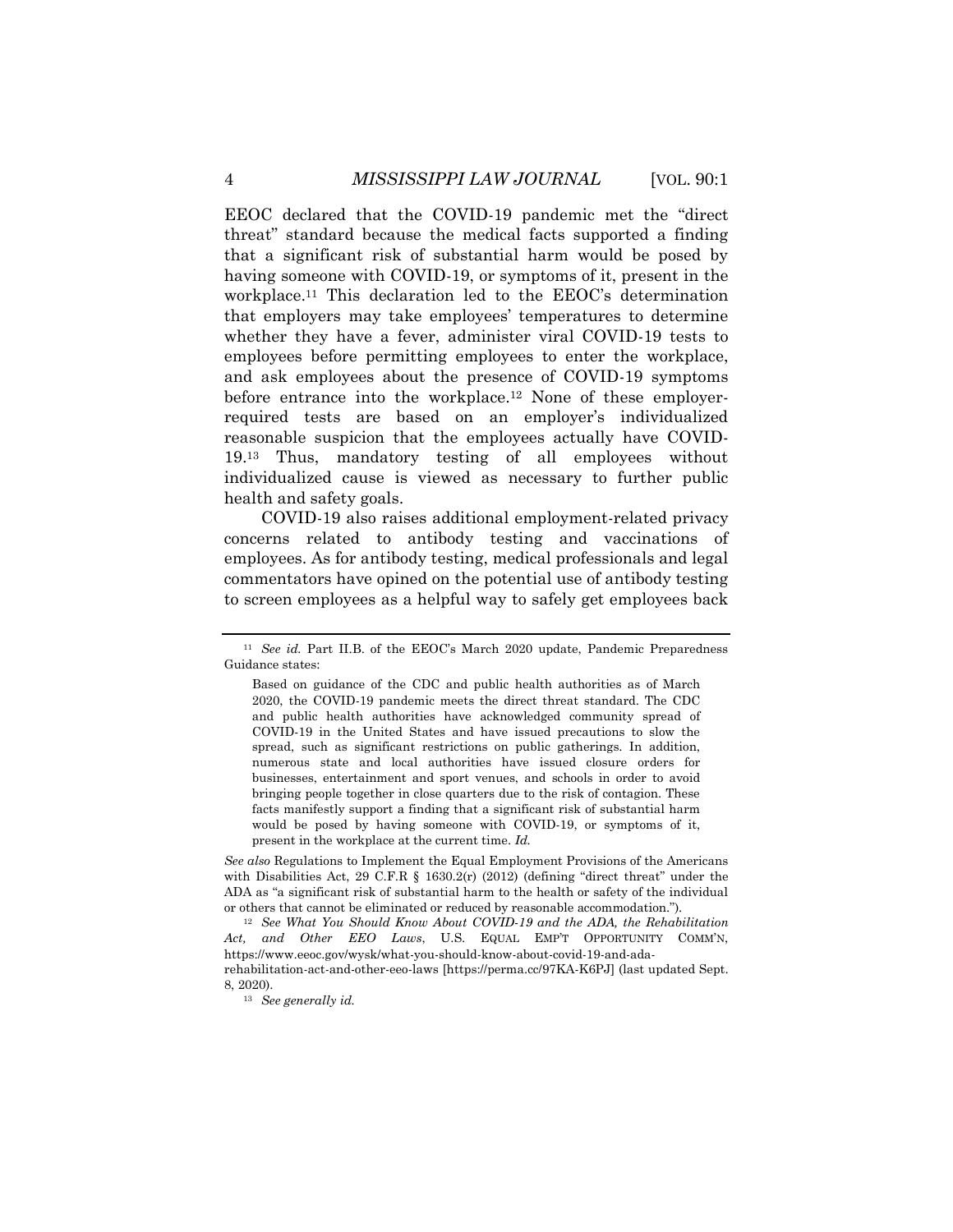to work quicker; however, the tests' accuracy is problematic and it is unclear how much exposure to the virus actually impacts one's immunity.<sup>14</sup> Favoring employees with immunity to the contagious disease over those with lack of immunity would be discriminatory and, presumably, such policies would have to be evaluated under a Bona Fide Occupational Qualification ("BFOQ") standard or direct threat standard.<sup>15</sup> The antibody testing does not test for a current COVID-19 infection; therefore, a positive antibody test does not discern whether the employee is a direct threat to others.<sup>16</sup> And a negative antibody test does not identify whether that employee is threatened by anyone else.<sup>17</sup> The EEOC's current position is that antibody tests are a "medical examination" under the ADA and do not meet the Act's "job related and consistent with business necessity" standard.<sup>18</sup> Therefore, consistent with CDC guidance, an employer cannot currently require that an employee submit to antibody testing before re-entering the workplace.<sup>19</sup>

<sup>14</sup> *See* Apoorva Mandavilli, *Coronavirus Antibody Tests: Can You Trust the Results?*, **N.Y.** TIMES (Apr. 24, 2020), https://www.nytimes.com/2020/04/24/health/coronavirus-antibody-tests.html [https://perma.cc/Y2YQ-F9DZ].

<sup>15</sup> *See* Debbie Kaminer, *Discrimination Against Employees Without COVID-19 Antibodies*, N.Y.L. J. (May 4, 2020, 10:00 AM), https://www.law.com/newyorklawjournal/2020/05/04/discrimination-against-employeeswithout-covid-19-antibodies/ [https://perma.cc/K5G3-K6T9] ("[A] requirement of COVID-19 immunity might not be justifiable in all workplaces and perhaps should be justified by some version or type of BFOQ.").

<sup>16</sup> *To Test or Not to Test: Taking Temperatures, Virus Testing, and Antibody Testing for COVID-19*, GREENWALD DOHERTY, https://greenwaldllp.com/to-test-or-notto-test-covid-19/ [https://perma.cc/3TRM-ECKS] (last visited Sept. 10, 2020).

<sup>17</sup> *Id. See also* Catherine T. Barbieri & Liku T. Madoshi, *To Test or Not to Test? An Employer's Guide to COVID-19 Testing*, FOX ROTHSCHILD, LLP (May 11, 2020), https://www.foxrothschild.com/publications/to-test-or-not-to-test-an-employers-guideto-covid-19-testing/ [https://perma.cc/GV5W-FY63].

<sup>18</sup> *See* EQUAL EMPLOYMENT OPPORTUNITY COMMISSION, *supra* note 12.

<sup>&</sup>lt;sup>19</sup> *Id.* The EEOC responded to a question about whether the ADA allows an employer to require antibody testing before permitting an employee to return to work by stating:

No. An antibody test constitutes a medical examination under the ADA. In light of CDC's Interim Guidelines that antibody test results 'should not be used to make decisions about returning persons to the workplace,' an antibody test at this time does not meet the ADA's 'job related and consistent with business necessity' standard for medical examinations or inquiries for current employees. Therefore, requiring antibody testing before allowing employees to re-enter the workplace is not allowed under the ADA. Please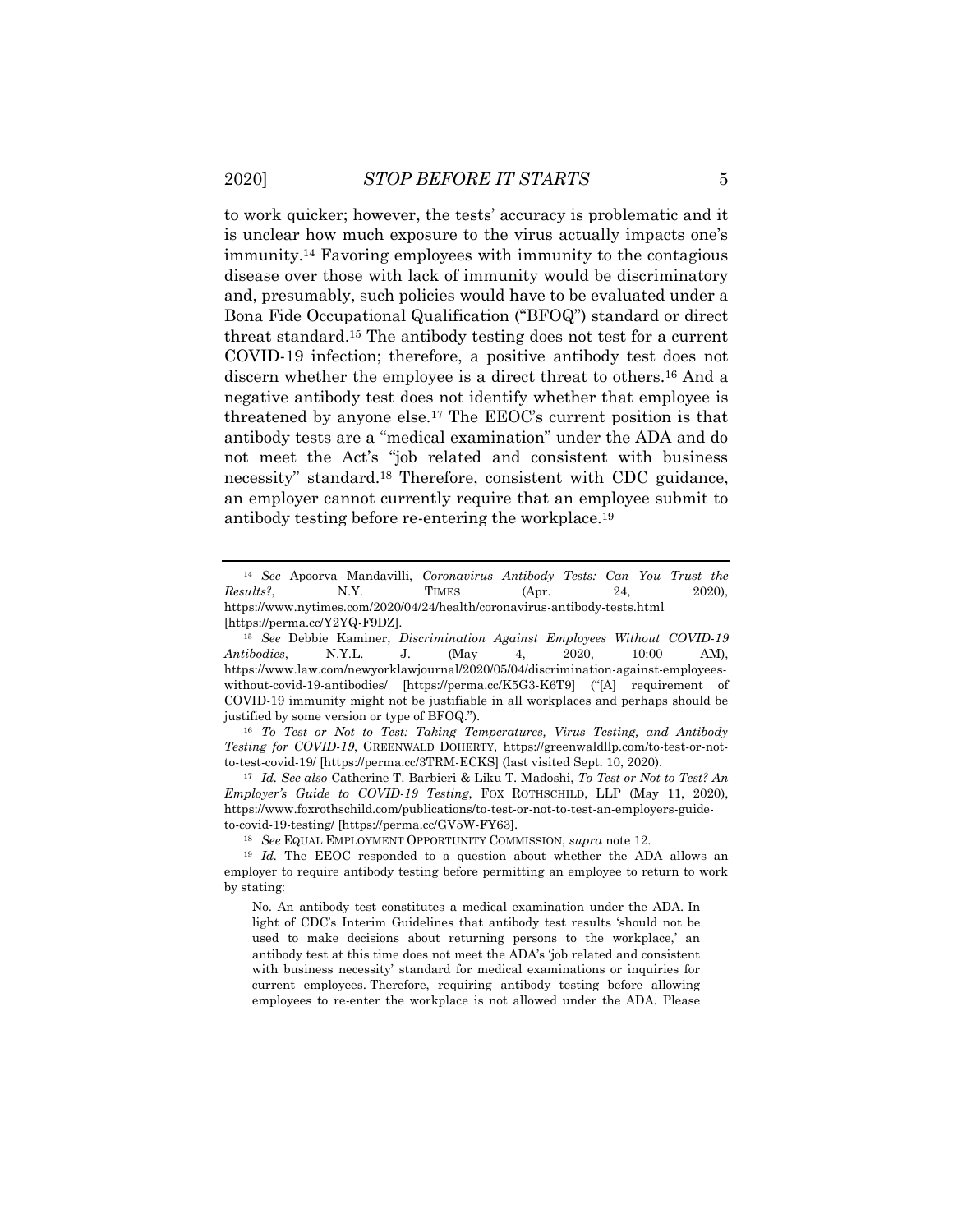The speed with which various vaccine trials for COVID-19 are proceeding means that the vaccination issue should likely end up overtaking the antibody testing issue as the more pressing employee privacy issue.<sup>20</sup> Now that the FDA has approved a vaccine, will state governments require all their residents to submit to mandatory COVID-19 vaccinations backed by criminal penalties for noncompliance?<sup>21</sup> Regardless of what state governments say, will employers be required, or permitted to require, that all employees prove they have received the COVID-19 vaccination as a condition of employment?<sup>22</sup> Employer-required mandatory vaccinations for the flu have been prevalent in the health care industry for a number of years, but the law has not previously blessed widespread vaccination requirements for employees outside the health care context.<sup>23</sup>

note that an antibody test is different from a test to determine if someone has an active case of COVID-19 (i.e., a viral test). The EEOC has already stated that COVID-19 viral tests are permissible under the ADA. *Id.*

<sup>20</sup> As of Dec. 21, 2020, the FDA approved COVID-19 vaccines by both Pfizer and Moderna, and distribution began immediately. *See* Dakin Andone, *US Sees Record Covid-19 Cases as CDC Advisory Group Votes to Recommend Moderna Vaccine*, CABLE NEWS NETWORK (last updated Dec. 19, 2020, 8:32 PM), https://www.cnn.com/2020/12/19/health/us-coronavirus-saturday/index.html [https://perma.cc/74RE-NDKB].

<sup>21</sup> In *Jacobson v. Massachusetts*, 197 U.S. 11, 11-12 (1905), the United States Supreme Court held that it was within the police power and authority of state governments to enact and enforce compulsory vaccination laws that criminalize refusal to comply with such mandates.

<sup>22</sup> In 2009, the EEOC opined in its Pandemic Preparedness Guidance within the context of an influenza vaccine that an employer's blanket policy requiring all employees to be vaccinated would violate the ADA and Title VII because of lack of exemptions for ADA-covered disability conditions and religious beliefs under Title VII where reasonable accommodation obligation exists. *See* U.S. EQUAL EMP'T OPPORTUNITY COMM'N, EEOC-NVTA-2009-3, PANDEMIC PREPAREDNESS IN THE WORKPLACE AND THE AMERICANS WITH DISABILITIES ACT (Oct. 9, 2009), https://www.eeoc.gov/laws/guidance/pandemic-preparedness-workplace-and-americansdisabilities-act [https://perma.cc/PH72-UBF5].

<sup>23</sup> Several states including Tennessee, Rhode Island, New York, New Hampshire, Nebraska, Massachusetts, California, and Colorado require hospitals to ensure their health care workers get the flu shot. John Murphy, *Can Your Hospital Fire You for Exercising Your Rights?*, MDLINX (Dec. 10, 2018), https://www.mdlinx.com/article/canyour-hospital-fire-you-for-exercising-your-rights/lfc-3148 [https://perma.cc/8QLR-KHRZ]. Even if not mandated by state law, some health care employers require their health care workers to get a flu shot as a condition of employment. *Id.*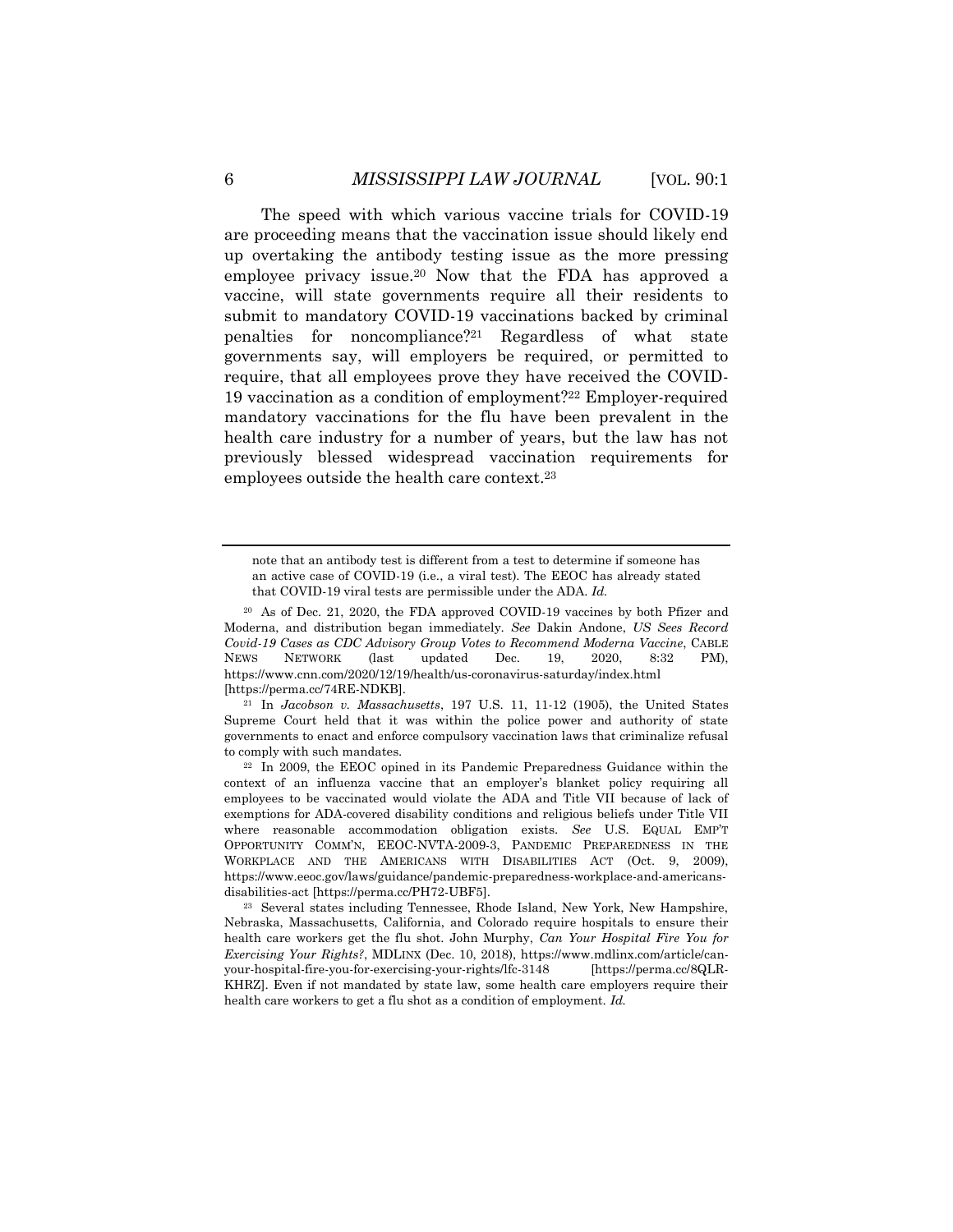Employer policies that mandate vaccination for employees relate to the Occupational Safety and Health Act's requirement that employers have a general duty to maintain a safe workplace for all employees.<sup>24</sup> Such policies also implicate federal and state employment discrimination laws because they affect the accommodation rights of disabled workers under the ADA and Title VII rights for employees who have religious beliefs that preclude vaccination.<sup>25</sup> If and when a safe and reliable FDAapproved COVID-19 vaccine is available, the legal questions surrounding conditioning employment on vaccination will demand an answer. The New York State Bar Health Law Section is one of the initial groups to stake out its position that "mandatory vaccinations for COVID-19 should be required in the United States" when the vaccine becomes available.<sup>26</sup> The group notes that a House Resolution introduced in 2019 would provide a limited exemption for individuals who have health issues that make it more dangerous than others to take the vaccine and are exempted by their doctors, but the group notably rejects any sort of religious exemption.<sup>27</sup> All the while, a May 2020 poll indicated a significant number of Americans will refuse a COVID-19 vaccine if it becomes available.<sup>28</sup>

Privacy issues in the workplace related to medical examinations and vaccinations for COVID-19 are expected to dominate employment law in the next few years. While it is unclear how all of those issues will play out, it is likely that employers will, at the very least, have flexibility to condition

<sup>24</sup> *See* 29 U.S.C. § 654(a)(1) (2020).

<sup>25</sup> *See* U.S. EQUAL EMP'T OPPORTUNITY COMM'N, EEOC-NVTA-2009-3, PANDEMIC PREPAREDNESS IN THE WORKPLACE AND THE AMERICANS WITH DISABILITIES ACT (Oct. 9, 2009), https://www.eeoc.gov/laws/guidance/pandemic-preparedness-workplace-andamericans-disabilities-act [https://perma.cc/93FB-TRKA].

<sup>26</sup> *Report of the New York State Bar Association's Health Law Section Task Force on COVID-19*, N.Y. ST. B. ASS'N, 60 (May 13, 2020), https://nysba.org/app/uploads/2020/05/HealthLawSectionTaskForceCOVID-19Report\_5.13.20-1.pdf. [https://perma.cc/9FNQ-SQ6S].

<sup>27</sup> *See id.* at 60-62 (citing Vaccinate All Children Act of 2019, H.R. 2527, 116th Cong, (as introduced by Rep. Frederica Wilson, May 3, 2019)).

<sup>28</sup> *See* Lauren Frias, *A New Poll Found One in 5 Americans Said They'd Refuse a COVID-19 Vaccine, Which Companies are Racing to Create*, BUS. INSIDER (May 28, 2020, 1:31 AM), https://www.businessinsider.com/poll-some-americans-would-refusecovid-19-coronavirus-vaccine-2020-5 [https://perma.cc/CJG9-DSY7].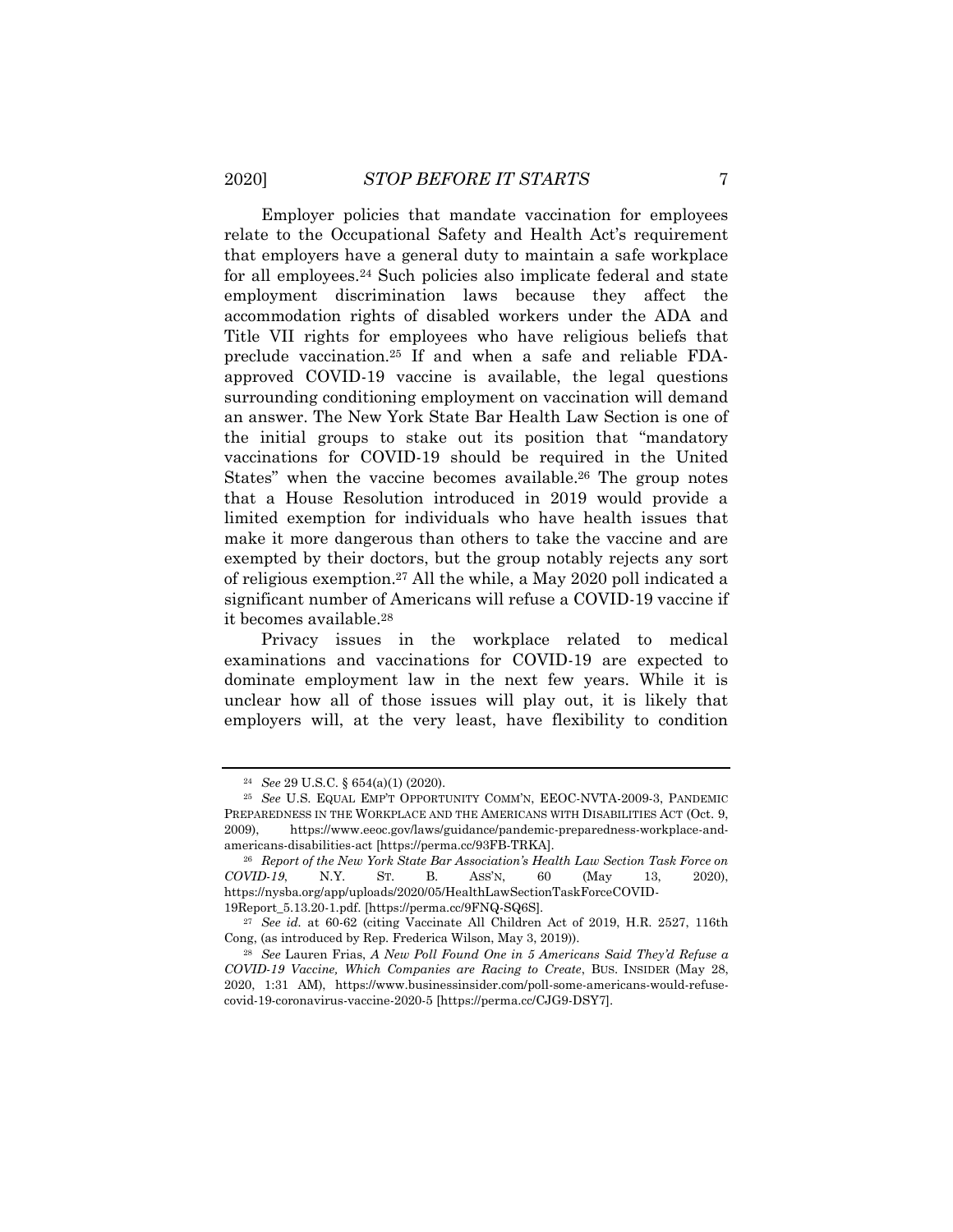employment on COVID-19 vaccination and that advocates will have to make persuasive arguments to hold on to the medical and religious exemptions to those vaccination requirements. At least with respect to balancing the right to work with public health and safety, governmental responses to COVID-19 indicate that public health and safety will likely largely win out over individual decision-making and employee privacy. If safety trumps privacy related to invading an employee's body, will convenience and efficiency trump privacy with respect to other invasions of an employee's body? One would hope not. The next generation privacy question concerns human microchipping of employees in the workplace.

The focus of this article is on regulating employee microchipping. The important points of this article are as follows. First, the law must prohibit employee microchipping as a condition of employment, penalizing any employee for refusing to be microchipped, or allowing an employer to access data from an employee microchip without the employee's permission. State legislatures should stop this upcoming problem of employers requiring their employees to be chipped as a condition of employment. Second, the "voluntary" use in the workplace of an employee's microchip implant, if even allowed at all, must be heavily regulated to protect employee privacy rights. States should enact their own employee microchipping statutes because the common law of employee invasion of privacy is too ambiguous to provide the certainty and clarity in the law that is necessary to protect employee privacy on this matter. Third, federal and state employment discrimination laws that provide accommodation rights for disabled and religious employees must be adhered to when employee microchipping issues arise in the workplace for protected individuals.

This article is divided into five parts. First, the introductory portion of this article will explain the human microchipping technology as it currently exists and how it may possibly be used in the future—especially by employers. Second, the article will examine how employee microchipping issues would be evaluated under the common law of employee invasion of privacy. Third, the article will explain how Title VII antidiscrimination accommodation principles are relevant to evaluating employee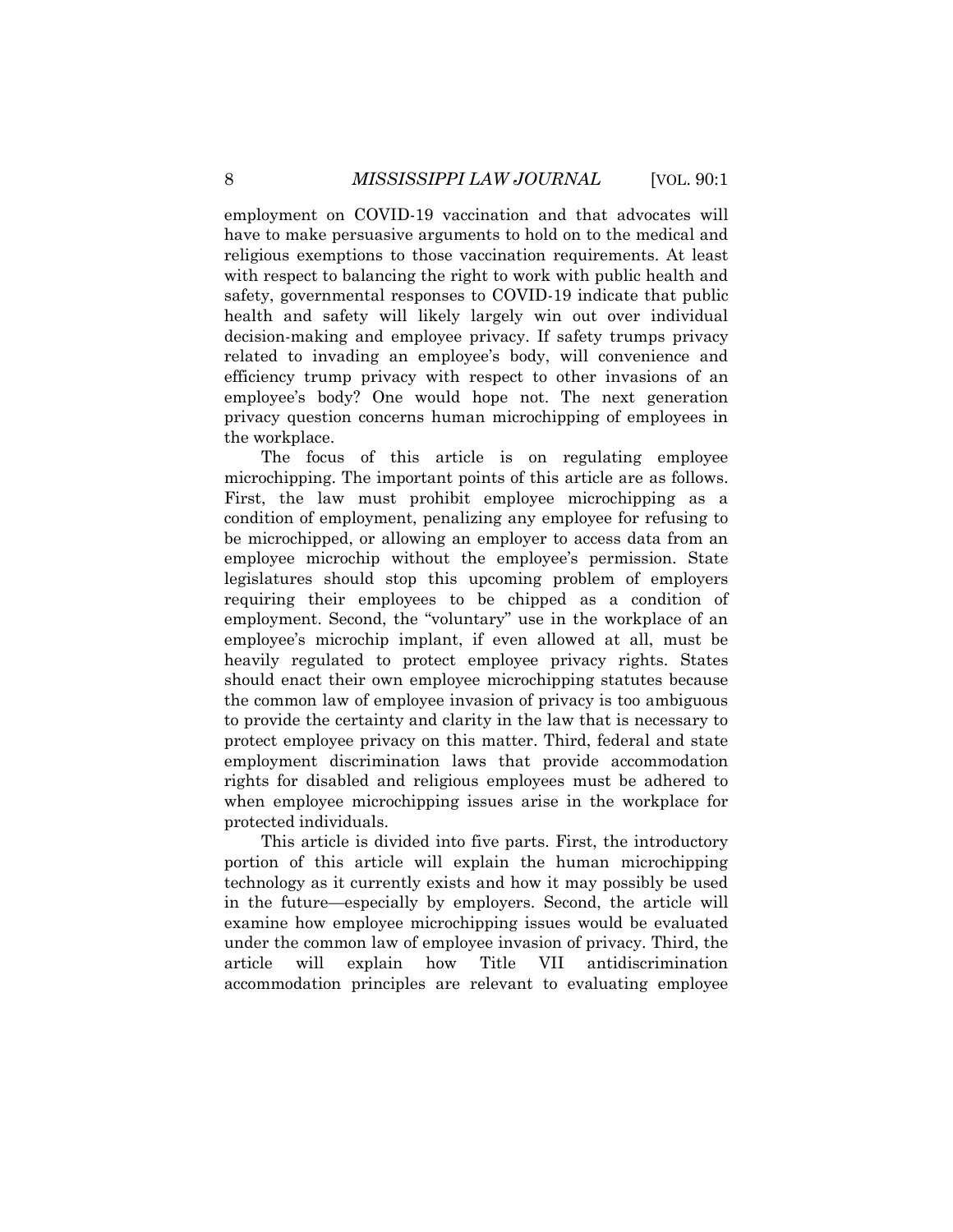microchipping issues in different contexts. Fourth, the article concludes that current common law and statutory protections related to employee microchipping are insufficient. Thus, state legislative responses for increased state statutory regulation of employee microchipping are required as a means of stopping the problem before it starts. Specifically, the article will highlight key aspects of well-drafted state anti-employee chipping statutes. Finally, this article will conclude with a summary of the main points of the article.

### I. HUMAN MICROCHIPPING

In 1998, Kevin Warwick, a British scientist, became the first human being to receive a Radio Frequency Identification Technology ("RFID") microchip implant.<sup>29</sup> Since that time, numerous human beings have had the small RFID implants inserted into their bodies; the chip is typically inserted under the skin of the human hand.<sup>30</sup> The entire process of using a needle to place a microchip under a person's skin only takes a few minutes.<sup>31</sup> Human "[m]icrochip implants are essentially cylindrical bar codes that, when scanned, transmit a unique signal through a layer of skin."<sup>32</sup> The RFID/Near Field Communication ("NFC") technology on which the chip operates has been in existence for decades.<sup>33</sup> For example, the RFID technology has been used in the agricultural industry.<sup>34</sup> RFID tags have also been implanted into cattle to track and distinguish between different

<sup>29</sup> Haley Weiss, *Why You're Probably Getting a Microchip Implant Someday*, THE ATLANTIC (Sept. 21, 2018), https://www.theatlantic.com/technology/archive/2018/09/how-i-learned-to-stop-

worrying-and-love-the-microchip/570946/ [https://perma.cc/6FZ6-QX55].

<sup>30</sup> Maddy Savage, *Thousands of Swedes Are Inserting Microchips Under Their Skin*, NAT'L PUB. RADIO (Oct. 22, 2018, 10:48 AM), https://www.npr.org/2018/10/22/658808705/thousands-of-swedes-are-insertingmicrochips-under-their-skin [https://perma.cc/72XU-UKGG].

<sup>31</sup> *See id.*

<sup>32</sup> Oscar Schwartz, *The Rise of Microchipping: Are We Ready for Technology to Get Under the Skin?*, THE GUARDIAN (Nov. 8, 2019, 5:00 A.M.), https://www.theguardian.com/technology/2019/nov/08/the-rise-of-microchipping-are-weready-for-technology-to-get-under-the-skin [https://perma.cc/CV39-PF67].

<sup>33</sup> *See* Charles Smith, *Human Microchip Implantation*, 3 J. TECH. MGMT. & INNOVATION 151 (2008) ("RFID technology began in WorldWar [sic] II . . . .").

<sup>34</sup> *Id.*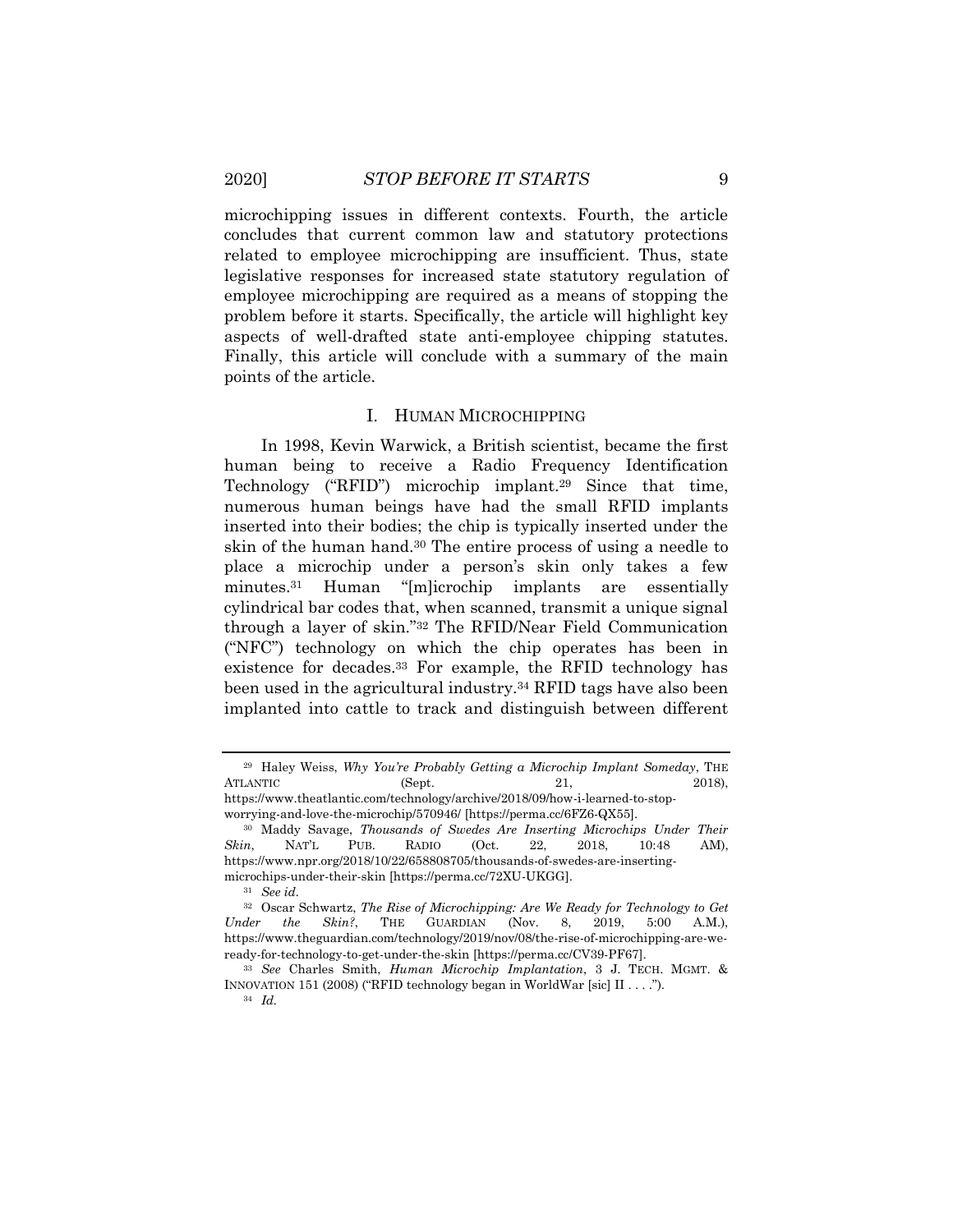cattle brands and to prevent overfeeding.<sup>35</sup> The tags are also used to track consumer products in retail merchandise, track vehicles, airline luggage, and pet recoveries.<sup>36</sup> RFID chips have even been utilized in credit cards.<sup>37</sup>

It is estimated that in Sweden more than 6,000 people have had these small human microchips, around the size of a grain of rice, inserted into their hands.<sup>38</sup> Although human microchipping has occurred in various countries throughout the world, Sweden is the leader of the movement with top pioneers working to export human microchipping to other parts of Europe and throughout the world.<sup>39</sup> Proponents of human microchipping believe that over time millions of people will choose to be chipped because of the convenience and benefits that they argue it provides.<sup>40</sup>

Advocates for human microchipping point out various alleged benefits of this practice that largely focus on convenience. The human chips may be used to unlock doors and pay for consumer goods. Employees could immediately access employer facilities without a key, fob, or other similar device, and employers could immediately access pertinent employee information related to employment.<sup>41</sup> Human chips may store medical information of an employee that could be particularly important to access in a

<sup>35</sup> *Id.*

<sup>36</sup> *See* Kevin Bonsor & Wesley Fenlon, *How RFID Works*, HOWSTUFFWORKS, https://electronics.howstuffworks.com/gadgets/high-tech-gadgets/rfid.htm

<sup>[</sup>https://perma.cc/Z2DL-5YSA] (last visited Sept. 10, 2020).

<sup>37</sup> *See* Weiss, *supra* note 29.

<sup>38</sup> *See* Stacey Naggiar, *People Are Getting Microchipped in Sweden, and It's Pretty Normal*, VICE NEWS (May 3, 2020, 7:59 AM), https://www.vice.com/en\_us/article/y3madg/people-are-getting-microchipped-in-swedenand-its-pretty-normal [https://perma.cc/3KEX-CLB2].

<sup>39</sup> Sweden has a history of being open to new technologies and is one of the most digitized countries in the world. "Ninety-seven percent of the [financial] transactions are done without bills." *Id.* The country has a stated goal of being a cashless society and the human chips would help to make cash and credit cards redundant. *See* Tony Winterburn, *Swedes Get Futuristic High Tech Implants in Their Hands to Replace Cash and Credit Car[d]s, Eliminating Coronavirus Contact*, EUROWEEKLY NEWS (Apr. 10, 2020), https://www.euroweeklynews.com/2020/04/10/swedes-get-futuristic-hightech-implants-in-their-hands-to-replace-cash-and-credit-cars-eliminating-coronaviruscontact/ [https://perma.cc/9KA4-RV3P].

<sup>40</sup> *See id.*

<sup>41</sup> *See* Robert Connor, *Microchipping Humans — Pro's and Con's*, NOW FUTURE TECH, https://nowfuturetech.com/microchipping-humans-pros-and-cons/ [https://perma.cc/667R-3VSU] (last visited Sept. 10, 2020).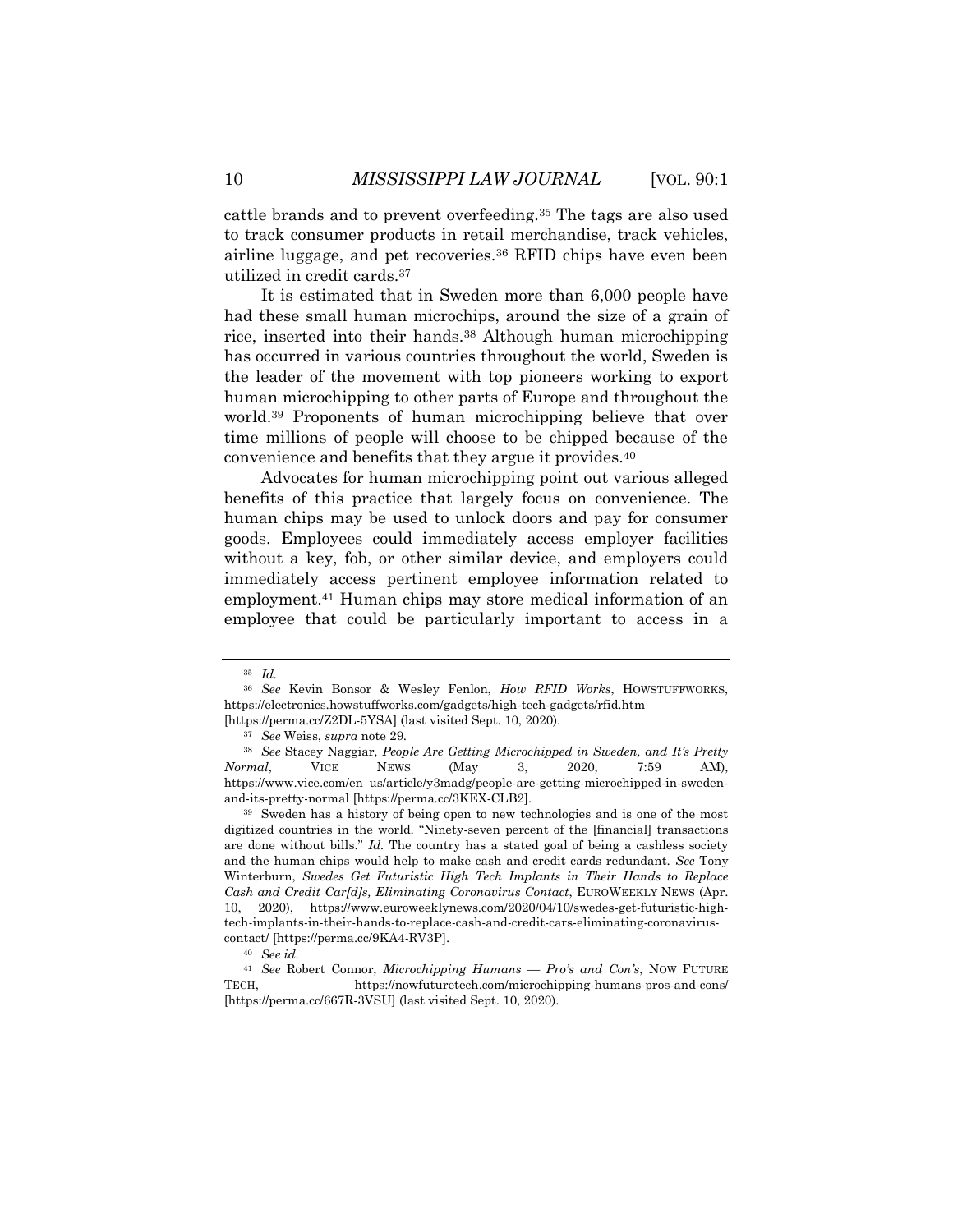medical emergency.<sup>42</sup> It has been contended that the use of this technology could particularly assist employees with certain disabilities.

The RFID/NFC technology that supports the human microchipping movement presents plenty of privacy problems for employees who are chipped. The downsides of this technology are substantial, which include violations of personal privacy, theft and misuse of personal data, governmental and corporate surveillance, and infringement on religious liberties.<sup>43</sup> Proponents of human microchipping argue that the chipped individual is in control of their own data stored on the chip. The RFID microchip technology allows the individual to control who has access to the information in the chip.<sup>44</sup> Still, there is a risk of the information on the chip being stolen or hacked.<sup>45</sup> Moreover, the more-sophisticated microchips are now being "powered by human … heat and include[] GPS tracking capabilities and voice activation[,]" which raises the potential of employer tracking of employee movements.<sup>46</sup>

<sup>42</sup> RFID implants are being developed to continually monitor an individual's vital signs, which could allow "patients and doctors to access highly accurate real-time information." *See* Weiss, *supra* note 29.

<sup>43</sup> *See* Connor, *supra* note 41. As explained later in the article, the technology implicates religious rights of certain Christians who view human microchipping as indicating the "Mark of the Beast" from Revelations.

<sup>44</sup> *See* Hope Reese, *Microchip Implants Help Employees Access Data; Experts Worry About 'Slippery Slope' for Privacy*, TECH REPUBLIC (Apr. 14, 2017, 4:00 AM), https://www.techrepublic.com/article/microchip-implants-help-employees-access-dataexperts-worry-about-slippery-slope-for-privacy/ [https://perma.cc/E9C8-93GT] (noting RFID microchips are "passive" and cannot "send signals about location-based data" and the power and transfer of data has to come from a device that is in "close contact with the chip").

<sup>45</sup> *See* Shainaz Firfiray, *Microchip Implants are Threatening Workers' Rights*, THE CONVERSATION (Nov. 22, 2018, 6:20 AM), https://theconversation.com/microchipimplants-are-threatening-workers-rights-107221 [https://perma.cc/2FS8-MWSZ] ("Some research also suggests that implanted chips are susceptible to security risks and increase the potential for identify theft given that it is relatively easy to hack a microchip implant. So employees could be subjected to something that actually threatens their personal security.").

<sup>46</sup> Peter Holley, *This Firm Already Microchips Employees. Could Your Ailing Relative be Next?*, WASH. POST (Aug. 23, 2018, 3:48 PM), https://www.washingtonpost.com/technology/2018/08/23/this-firm-already-microchipsemployees-could-your-ailing-relative-be-next/ [https://perma.cc/37JG-AXJE].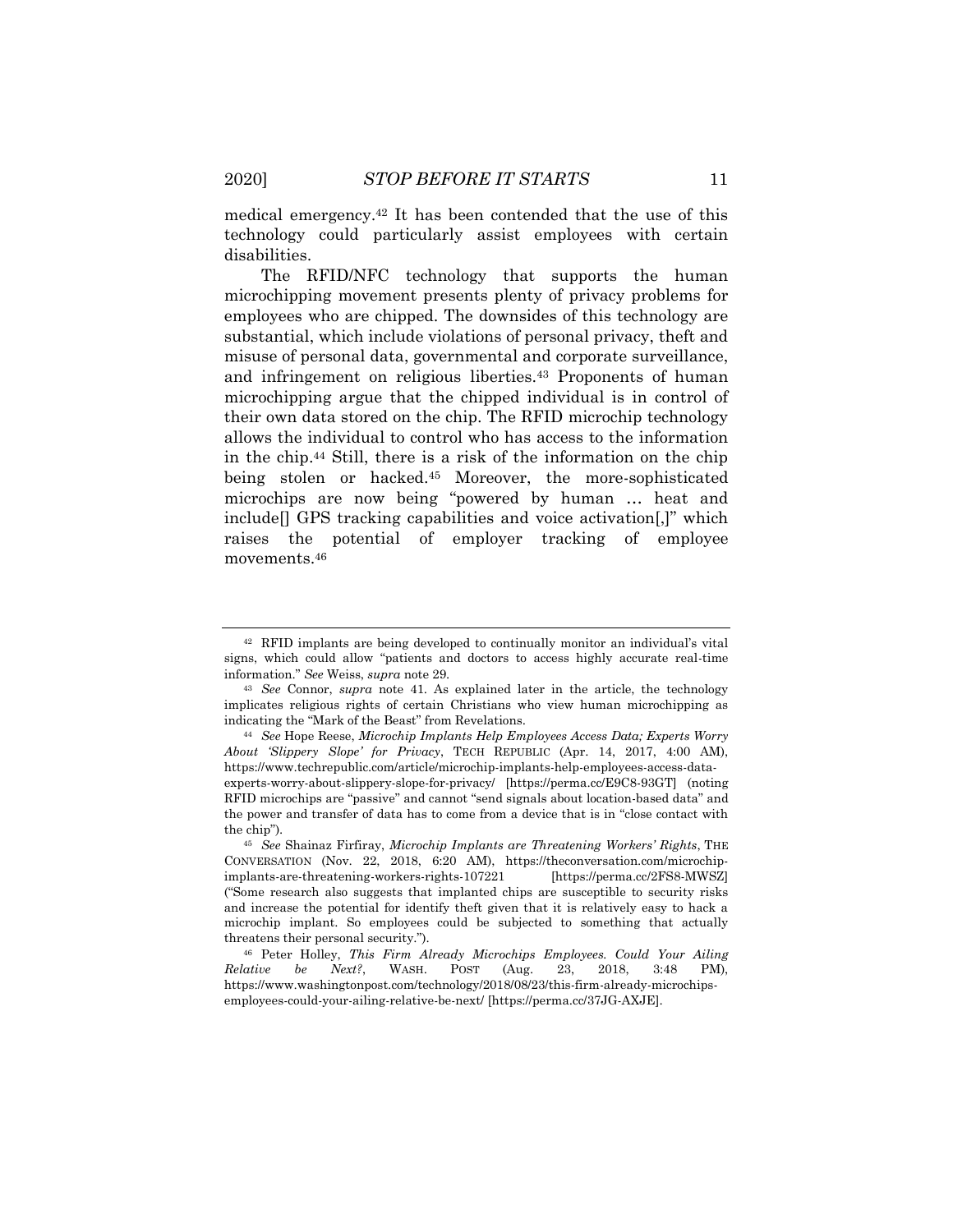The COVID-19 pandemic is demonstrating how GPS technology, as applied to contact tracing, presents realistic privacy concerns. Governments and corporate actors are promoting the use of invasive digital contact tracing apps on cell phones that monitor an individual's movements so that people who are more likely to be exposed to the coronavirus will self-isolate and prevent the spread of the virus.<sup>47</sup> Critics argue that these surveillance tools are unjustified and wrongfully interfere with individual privacy rights.<sup>48</sup> These same digital tracing and movement tracking techniques could be undertaken by employers via an employee's microchip in the future. History suggests that when employers are legally permitted to use technology to further efficiency and convenience, they will use it. Absent appropriate regulation, current and future technological developments present very real risks that employees with implanted microchips will turn over autonomy of their movements and personal information to corporate and governmental actors in an unprecedented and problematic way. The following explains how the common law of employee privacy provides some privacy protections for the use of employee microchips in the workplace but is nonetheless insufficient.

# II. HUMAN MICROCHIPPING AND COMMON LAW EMPLOYEE PRIVACY RIGHTS

An employer who requires that an employee submit to an invasive microchipping procedure and that certain employmentrelated information be stored on the chip and be accessible to the

<sup>47</sup> *See* Jason Horowitz & Adam Satariano, *Europe Rolls Out Contact Tracing Apps, With Hope and Trepidation*, N.Y. TIMES (June 16, 2020), https://www.nytimes.com/2020/06/16/world/europe/contact-tracing-apps-europecoronavirus.html [https://perma.cc/984H-67T2]; Kelly Servick, *COVID-19 Contact Tracing Apps are Coming to a Phone Near You. How Will We Know Whether They Work?*, SCIENCE (May 21, 2020, 5:10 PM), https://www.sciencemag.org/news/2020/05/countries-around-world-are-rolling-outcontact-tracing-apps-contain-coronavirus-how [https://perma.cc/3H7R-7FTB].

<sup>48</sup> *See, e.g.*, *Bahrain, Kuwait and Norway Contact Tracing Apps Among Most Dangerous for Privacy*, AMNESTY INT'L (June 16, 2020, 6:40 AM), https://www.amnesty.org/en/latest/news/2020/06/bahrain-kuwait-norway-contacttracing-apps-danger-for-privacy/ [https://perma.cc/FY49-QW7D] ("Bahrain, Kuwait and Norway have run roughshod over people's privacy, with highly invasive surveillance tools which go far beyond what is justified in efforts to tackle COVID-19.").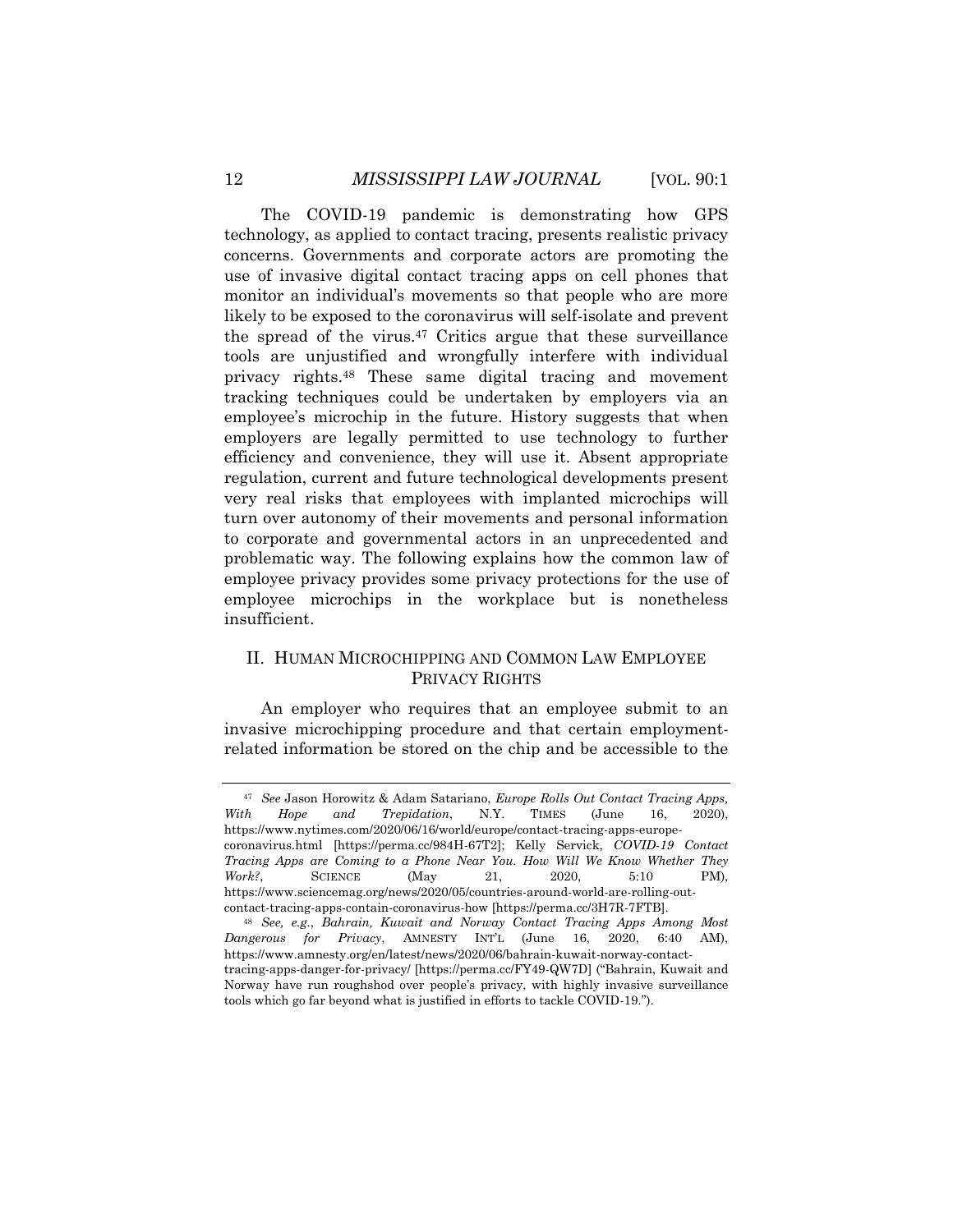employer should violate the employee's common law privacy rights. However, it is arguable whether an employee's common law privacy rights are violated if the employee has voluntarily agreed to be chipped and agreed that the employer may access various information that is stored on the chip. To the extent that accessing an employee's microchip in the workplace could be viewed as legal, legality would turn on whether society is willing to accept the employee's "consent" to the employer swiping their chip and accessing their information as informed, voluntary, and valid, which overrides the employee's reasonable expectation of privacy in their physical person.

The classic formulation of common law privacy rights focuses on four distinct types of invasions: "(1) intrusion upon seclusion, (2) public disclosure of private facts, (3) publicity placing a person in a false light, and (4) misappropriation of a person's name or likeness."<sup>49</sup> "Of the[se] four privacy torts, the first three are [the] most relevant in the employment [law] context[,]"<sup>50</sup> and the intrusion upon seclusion tort is the one that appears to be most relevant to the use of the human microchip in the workplace.<sup>51</sup>

Many jurisdictions recognize the availability of a common law invasion of privacy claim for intrusion upon seclusion in the employment context.<sup>52</sup> In general, it is unlawful for an employer to intentionally intrude, physically or otherwise, on the seclusion or solitude of an employee "if the intrusion would be highly offensive to a reasonable person."<sup>53</sup> In the employment context, an employee "has a reasonable expectation of privacy" in aspects relating to the employee's physical person and the employee's physical or

<sup>49</sup> RESTATEMENT OF EMP'T LAW § 7.01 cmt. a (AM. LAW INST. 2015); *see also*  RESTATEMENT (SECOND) OF TORTS §§ 652A-652E (AM. LAW INST. 1977).

<sup>50</sup> RESTATEMENT OF EMP'T LAW § 7.01 cmt. a (AM. LAW INST. 2015).

<sup>51</sup> The Restatement of Employment Law is a useful tool through which to view invasion of privacy in the employment context because it presents a compilation of generalized principles of employee privacy law and will provide a good background for considering the employee privacy rights related to mandatory vaccinations and employee microchipping in this article.

<sup>52</sup> *See, e.g.*, Muick v. Glenayre Elecs., 280 F.3d 741, 743-744 (7th Cir. 2002); Frye v. IBP, Inc., 15 F. Supp. 2d 1032, 1040 (D. Kan. 1998); Luedtke v. Nabors Alaska Drilling, Inc., 768 P.2d 1123, 1133 (Alaska 1989); Saldana v. Kelsey-Hayes Co., 443 N.W.2d 382, 383 (Mich. Ct. App. 1989); Farrington v. Sysco Food Servs., Inc., 865 S.W.2d 247, 253 (Tex. Ct. App. 1993).

<sup>53</sup> RESTATEMENT (SECOND) OF TORTS § 652B (AM. LAW INST. 1977).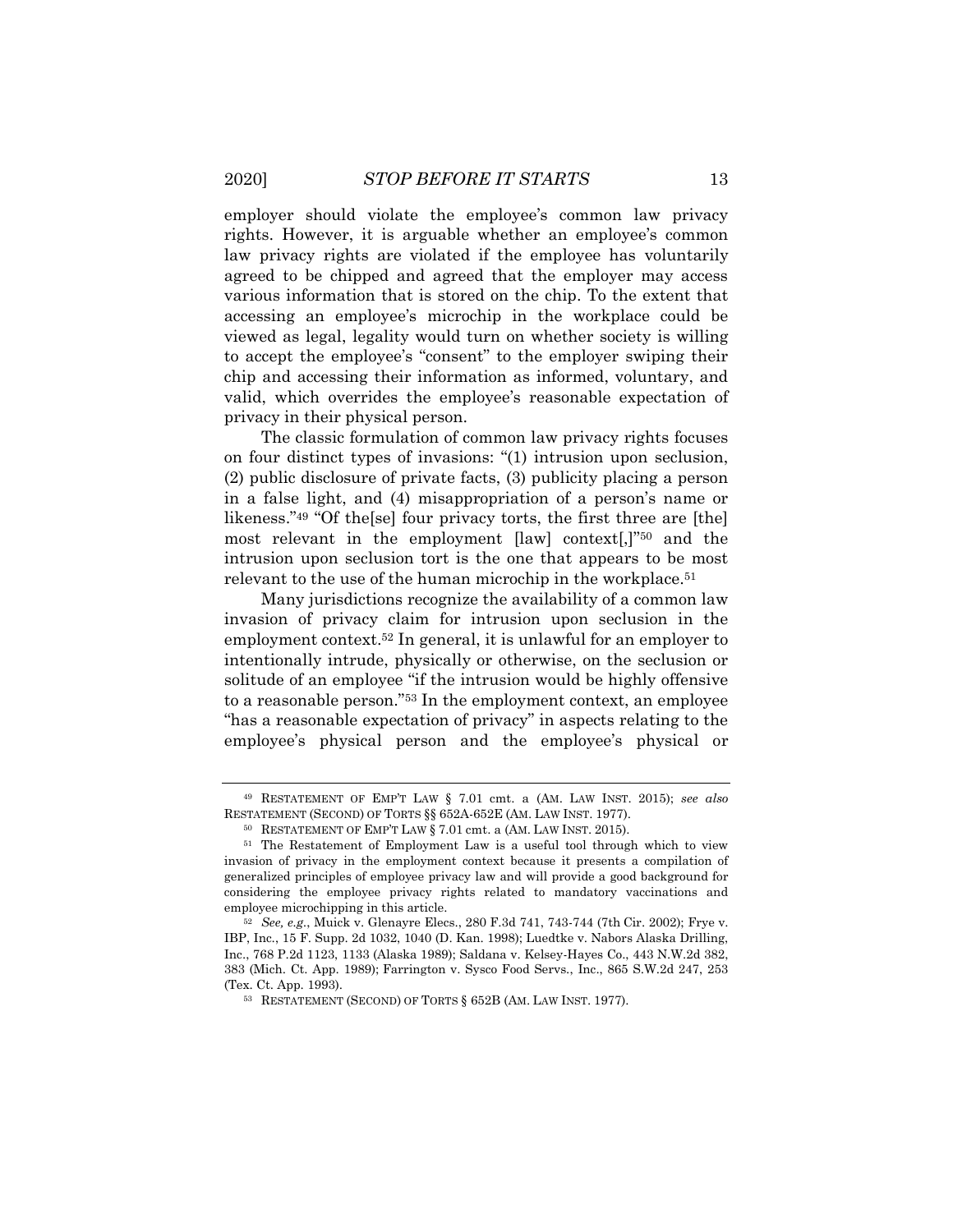electronic location.<sup>54</sup> Moreover, the employee has an interest in not disclosing to the employer "information of a personal nature."<sup>55</sup>

## *A. Physical Intrusion*

An employee has a protected privacy interest in their physical person, which includes the employee's body.<sup>56</sup> An employer's requirement that an employee be microchipped as a condition of employment physically intrudes upon the employee because the employee must submit to an invasion of the employee's body when the employee's hand is cut open and the chip placed inside. This chipping invasion of the body is somewhat analogous to the intrusion that occurs when an employer requires an employee to submit to vaccination as a condition of employment—although human microchipping is arguably more invasive. Both vaccination and human microchipping require penetration of the human skin. It has been recognized that less invasive intrusions, such as providing urine samples to test for unlawful drug use as a job requirement, intrude upon an employee's protected privacy interest.<sup>57</sup> Moreover, every time the employer scans the chip to access the employee's pertinent information, it is engaging in an intrusive "search" of the employee's physical body.<sup>58</sup>

<sup>54</sup> RESTATEMENT OF EMP'T LAW § 7.02(a) (AM. LAW INST. 2015).

<sup>55</sup> *Id.* § 7.02(b).

<sup>56</sup> *Id.* § 7.03(a)(1) ("An employee has a protected privacy interest against employer intrusion into [] the employee's physical person, bodily functions, and personal possessions[.]"); *see also id.* § 7.03 cmt. b (noting protected privacy interest in the employee's physical person includes the employee's body).

<sup>57</sup> *See id.* § 7.03 cmt. b ("An employer's job requirement that an employee provide a urine sample as part of a test for unlawful drug use is an intrusion into a protected privacy interest."). *But see*, Rushing v. Hershey Chocolate- Memphis, No. 99-5802, 2000 U.S App. LEXIS 27392, at \*6-9 (6th Cir. Oct. 19, 2000) (rejecting invasion of privacy claim because there was no explanation as to how the employee's refusal to take a drug test was an unlawful intrusion).

<sup>58</sup> An employer's search of an employee's personal possessions like a purse or wallet has been viewed as an intrusion upon an employee's protected privacy interests. *See* RESTATEMENT OF EMP'T LAW § 7.03 cmt. b (AM. LAW INST. 2015). A search of an employee's personal possession, such as microchip within the body, is arguably even more of an intrusion than a search of an employee's personal possession worn outside the body.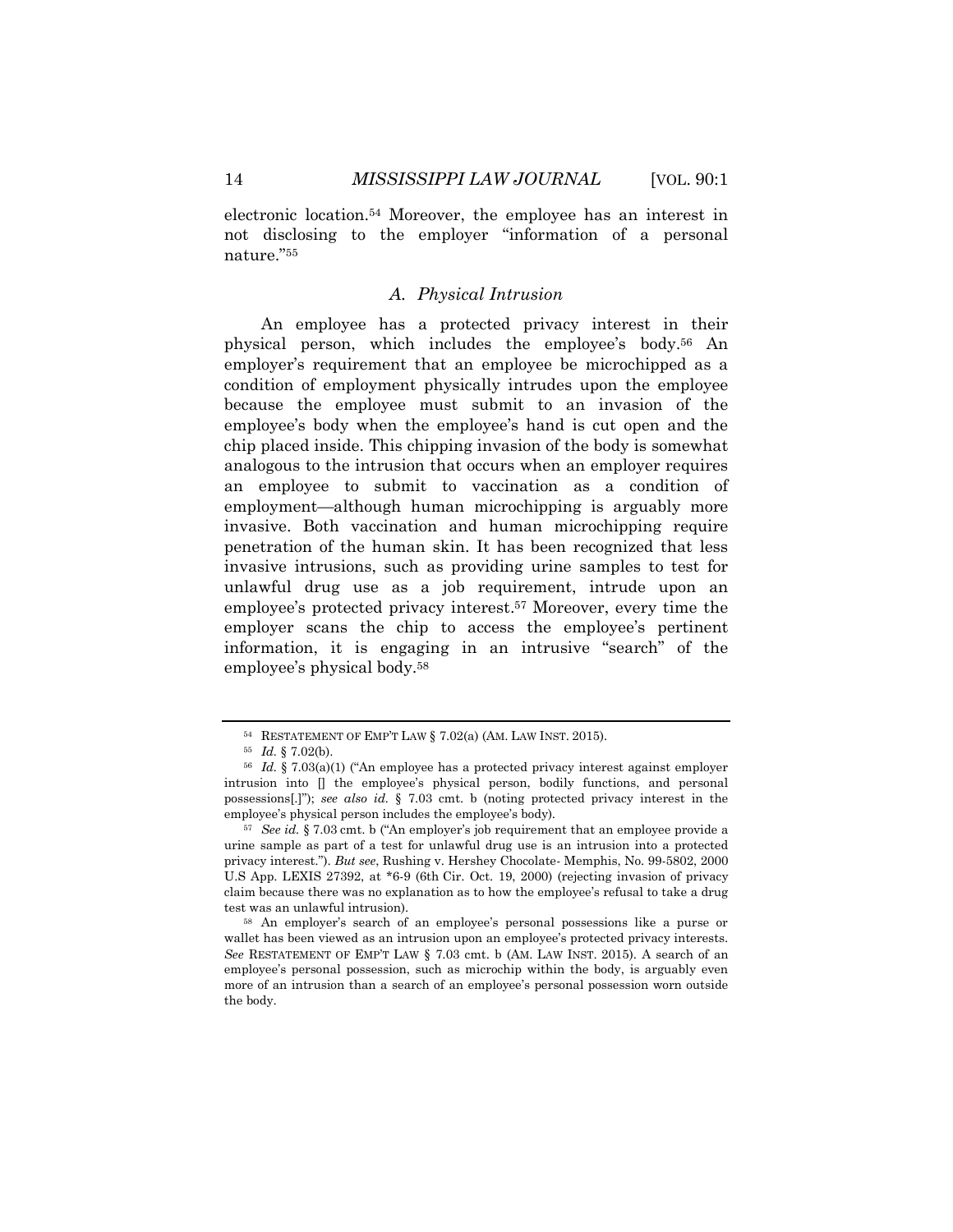## *B. Electronic Intrusion*

To the extent that the employer is improperly accessing information from the employee's microchip, there is an electronic intrusion merely because private data is being improperly accessed electronically. Under the Restatement of Employment Law, "locations" are defined very broadly to include "particular places or sites that can be accessed physically or electronically."<sup>59</sup> So, whether an employee's data is stored on a laptop computer, cell phone, within a cloud computing system, or on a human microchip, the key point is that the improper accessing of data stored on that system is an intrusion.<sup>60</sup>

## *C. Highly Offensive to a Reasonable Person*

In general, "[a]n employer is subject to liability for a wrongful intrusion upon an employee's protected privacy interest" only if the violation of that privacy interest "would be highly offensive to a reasonable person under the circumstances."<sup>61</sup> This inquiry considers the "nature, manner, and scope of the intrusion" and balances the intrusion against the "employer's legitimate business interests or the public's interests in intruding."<sup>62</sup> Legitimate business interests of the employer include the employer's ability to manage the employee's ongoing job performance, effectively conduct its business, maintain its reputational interest in the marketplace, and adhere to its legal rights and responsibilities.<sup>63</sup>

<sup>59</sup> *Id.* § 7.03 cmt. c (noting an intrusion is accomplished whether or not a physical space is associated with an electronic location by accessing data electronically from that location).

<sup>60</sup> *See id.* § 7.03 cmt. d. The privacy protection for an employee should be the same regardless of whether or not a human microchip is viewed as a workplace or nonworkplace physical or electronic location.

<sup>61</sup> *Id.* § 7.06(a). The employee generally has the burden of persuasion to prove that the employer has intruded upon a protected privacy interest and that the intrusion is highly offensive. *See* Mauri v. Smith, 929 P.2d 307, 311-12 (Or. 1996).

<sup>62</sup> RESTATEMENT OF EMP'T LAW § 7.06(b) (AM. LAW INST. 2015).

<sup>63</sup> *Id.* § 7.06 cmt. c (explaining "legitimate business interests," the Restatement provides: "Courts look to the justifications for the intrusion in evaluating its offensiveness. Those justifications can be broken down into two categories: (1) the employer's business interests; and (2) third-party or public interests. Legitimate business interests in the first category are those that affect the employer's ability to conduct its business effectively. These interests relate not only to the employee's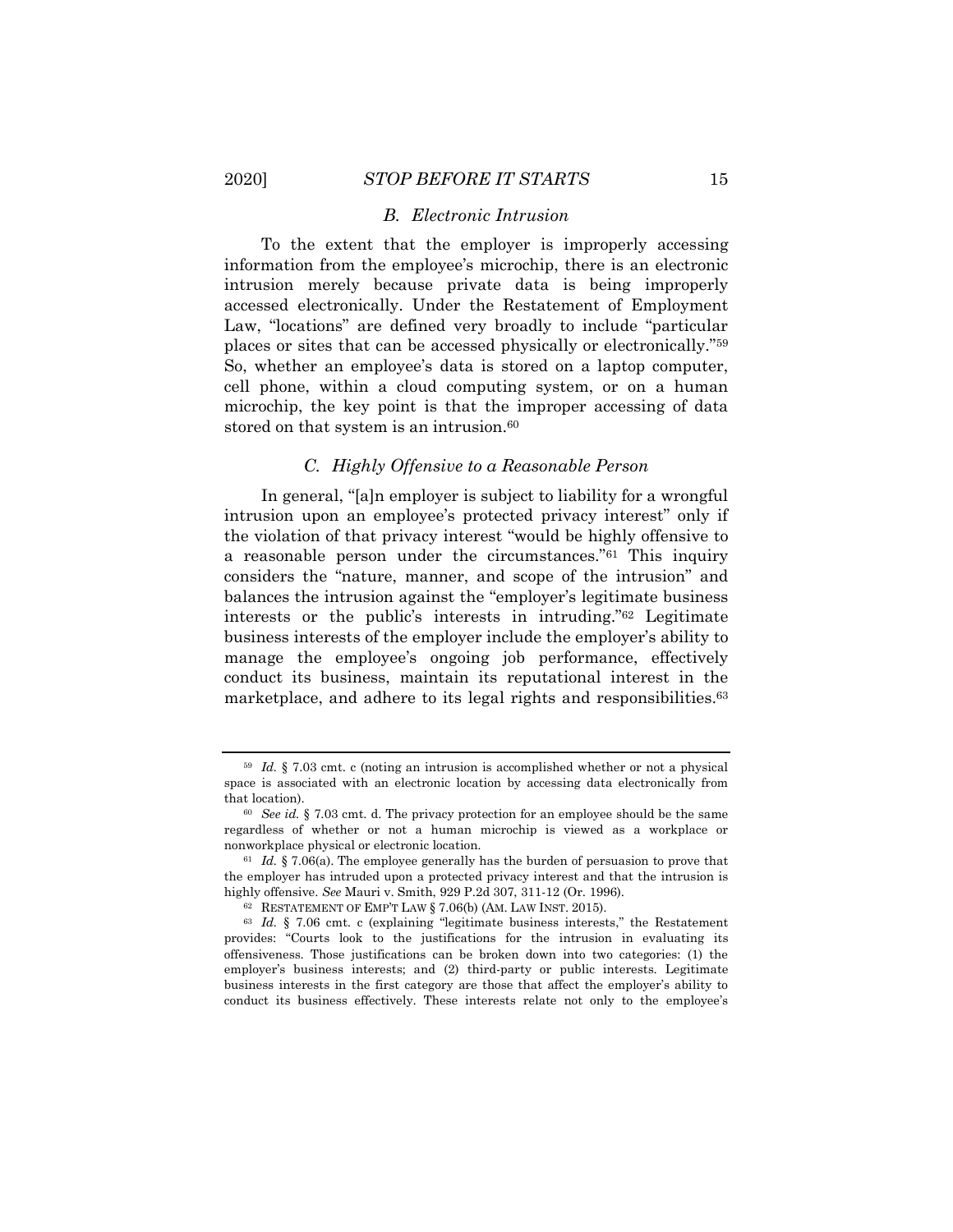Public interests beyond the employer's interest include safety of third-parties and the overall public, transparent institutional or governmental processes, the necessity to obtain information related to a lawsuit or some other public proceeding, and the interest in securing enforcement and compliance with the law.<sup>64</sup> In some cases, the employer's actions in intruding upon the employee's privacy are so extreme and unwarranted that there is a violation of the privacy right.<sup>65</sup> In other cases, the employer's legitimate interests are so compelling and obvious that there is no invasion of privacy violation.<sup>66</sup> Then there are the more difficult cases that are in the middle.<sup>67</sup>

An employer that compels employees to submit to a mandatory COVID-19 vaccination as a condition of employment is severely intruding upon the seclusion of an employee, but the employer has a substantial interest in maintaining a safe workplace for all of its employees, customers, and other third parties and in avoiding litigation related to individuals who are exposed to COVID-19 in the workplace. There is also a public interest in maintaining the health and safety of employees and the public, which required employee vaccinations would further. For these reasons, the employer's interest and public's interest in health and safety may outweigh the employee's privacy interests in preventing a mandatory COVID-19 vaccination if such vaccination is proven to be safe and reliable.

The human microchipping case is a much different story. Compelling employee microchipping and then conducting

ongoing performance, but also to the employer's reputation in the marketplace and legal rights and responsibilities.").

<sup>64</sup> *Id.* § 7.06 cmt. d ("Public interests extend beyond a particular employer's interests. For employees in safety-sensitive positions, for example, courts have ruled that workplace testing for illegal drug use furthers not only the employer's business interests but also the public's interest in the reliable, safe delivery of services. Other public-policy interests that an intrusion may serve include the transparency of governmental or institutional processes; the need to obtain information relevant to a lawsuit or other public proceeding; and the interest in securing compliance with and enforcing the law.").

<sup>65</sup> *Id.* § 7.06 cmt. b ("In some cases, the employer's conduct is so extreme or the scope or manner of the intrusion so patently improper that the employer must make a compelling showing of business justification to avoid liability.").

<sup>66</sup> *Id.* (noting the public interest or business purpose can be "so clear as to be decisive.").

<sup>67</sup> *See id.*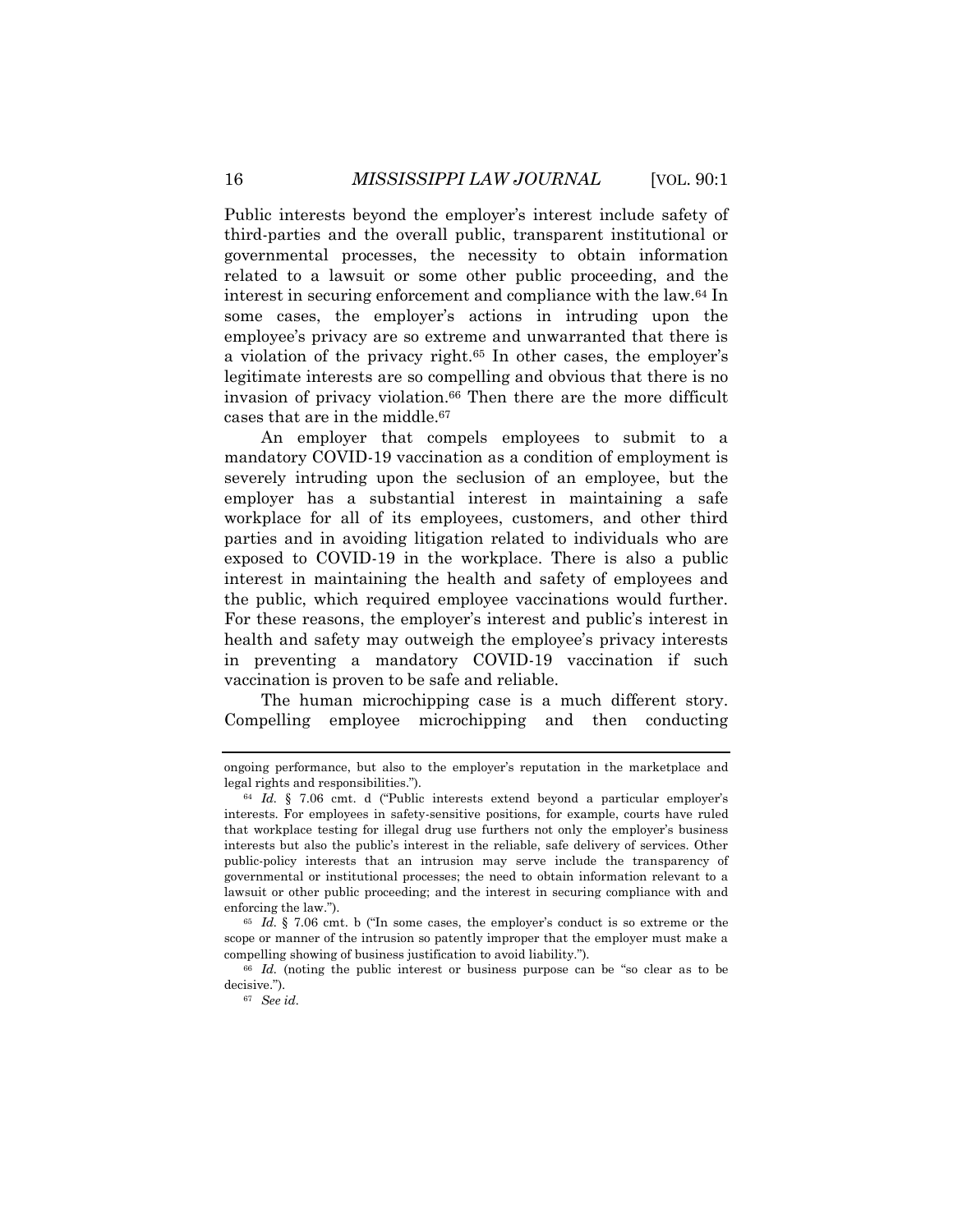"searches" of the information in the chip is beyond the pale of what is acceptable in society and would likely be, *per se,* highly offensive to a reasonable person. The nature and manner of the intrusion concerns a physical opening of the skin, a foreign object being placed underneath the skin, and then a scanning of that device by invading the human body and accessing personal information. In today's society, individuals are accustomed in certain settings to present their fingerprint for purposes of a scan to verify identity or to invasive scans and searches of their body at airports. Individuals also make personal choices to implant certain devices like pacemakers into their body for medical or other reasons, but this is much different than a required cutting open of the body to place an electronic device that must then be maintained in the body and that the employer may then access data on. The employer's business interests in requiring chipping have to do with convenience and efficiency and they fall well short of the public health and safety concerns that may justify the employer's ability to compel employee vaccinations for COVID-19. The information that the employer is accessing from the employee's microchip would seem to be available from other noninvasive sources.

## *D. Consent*

In 2017, Three Square Market, a River Falls, Wisconsin company that provides self-service mini-markets to hospitals, hotels, and company break rooms, held a big event where approximately fifty employees were *voluntarily* microchipped.<sup>68</sup> These "chipped" employees use the chip regularly at work for activities like entering the office, logging on to computers, buying food and drinks in the company cafeteria, and storing basic identifying and medical information about themselves.<sup>69</sup> By 2018,

<sup>68</sup> *See* Jeff Baenen, *Aug. 2, 2017: Wisconsin Company Holds 'Chip Party' to Microchip Workers*, CHI. TRIB. (Aug. 2, 2017, 7:32 AM), https://www.chicagotribune.com/business/blue-sky/ct-wisconsin-company-microchipsworkers-20170801-story.html [https://perma.cc/5BKW-VW57].

<sup>69</sup> *See* Rachel Metz, *This Company Embeds Microchips in Its Employees, and They Love It*, MIT TECH. REV. (Aug. 17, 2018), https://www.technologyreview.com/2018/08/17/140994/this-company-embedsmicrochips-in-its-employees-and-they-love-it/ [https://perma.cc/6VZQ-Q4YR].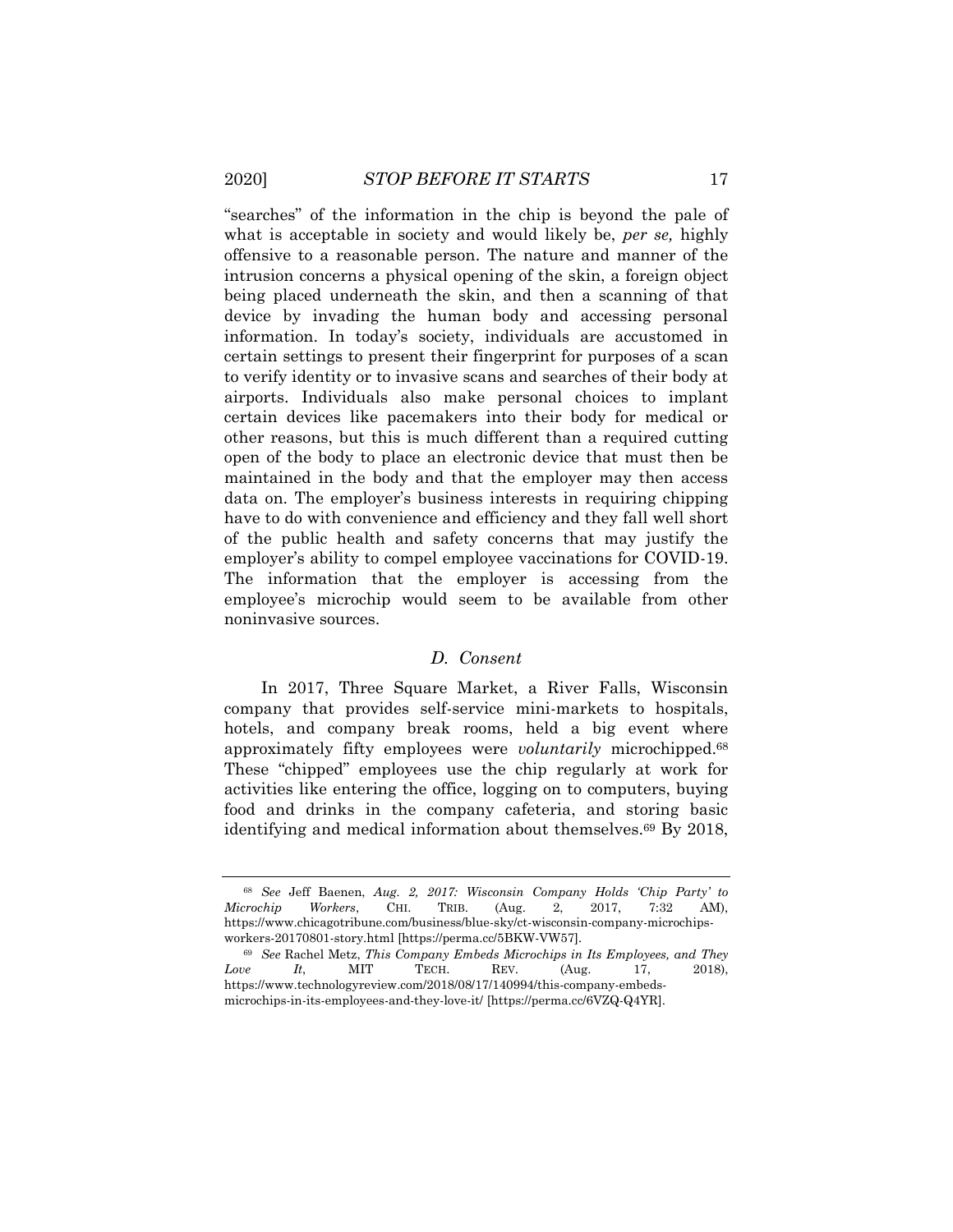an additional thirty employees were voluntarily chipped; at that point, approximately a third of the company's workforce were "cyborgs."<sup>70</sup>

The company's position is that all chipped employees voluntarily agreed to the chipping and so effectively consented.<sup>71</sup> However, the mere fact that an American company is promoting a chipping program for its employees raises questions about what effective legal consent should really look like for such conduct under this country's employee privacy laws. If an employee truly desires the insertion of a chip and wants to use the chip in the workplace for convenience and other purposes, in one sense, what is the harm? The problem is it may be difficult to ascertain in certain circumstances whether consent is really voluntary. And it is important to consider whether chipping in the workplace could ever be truly, legally voluntary for purposes of avoiding an invasion of privacy claim. The following portion of the article presents various circumstances regarding employee microchipping and presents arguments as to whether the law should conclude that effective consent to the microchipping exists.<sup>72</sup>

Consent is defined in Section 892 of the Restatement (Second) of Torts as "willingness in fact for conduct to occur. It may be manifested by action or inaction and need not be communicated to the actor."<sup>73</sup> The general principle is that effective consent is a complete defense to an intentional tort. Consent precludes recovery in tort for the conduct or harm resulting from the conduct that was consented to.<sup>74</sup>

<sup>70</sup> *Id.* (noting approximately 80 of the 250 employees had chips).

<sup>71</sup> *See id.*

<sup>72</sup> Once again, the Restatement of Employment Law on employee invasion of privacy is instructive for this analysis and will be utilized. For public employees, a similar Fourth Amendment analysis would apply.

<sup>73</sup> RESTATEMENT (SECOND) OF TORTS § 892(1) (AM. LAW INST. 1977).

<sup>74</sup> *Id.* § 892A(1) ("One who effectively consents to conduct of another intended to invade his interests cannot recover in an action of tort for the conduct or for harm resulting from it."). *See also,* RESTATEMENT OF EMP'T LAW § 706 cmt. h (AM. LAW INST. 2015).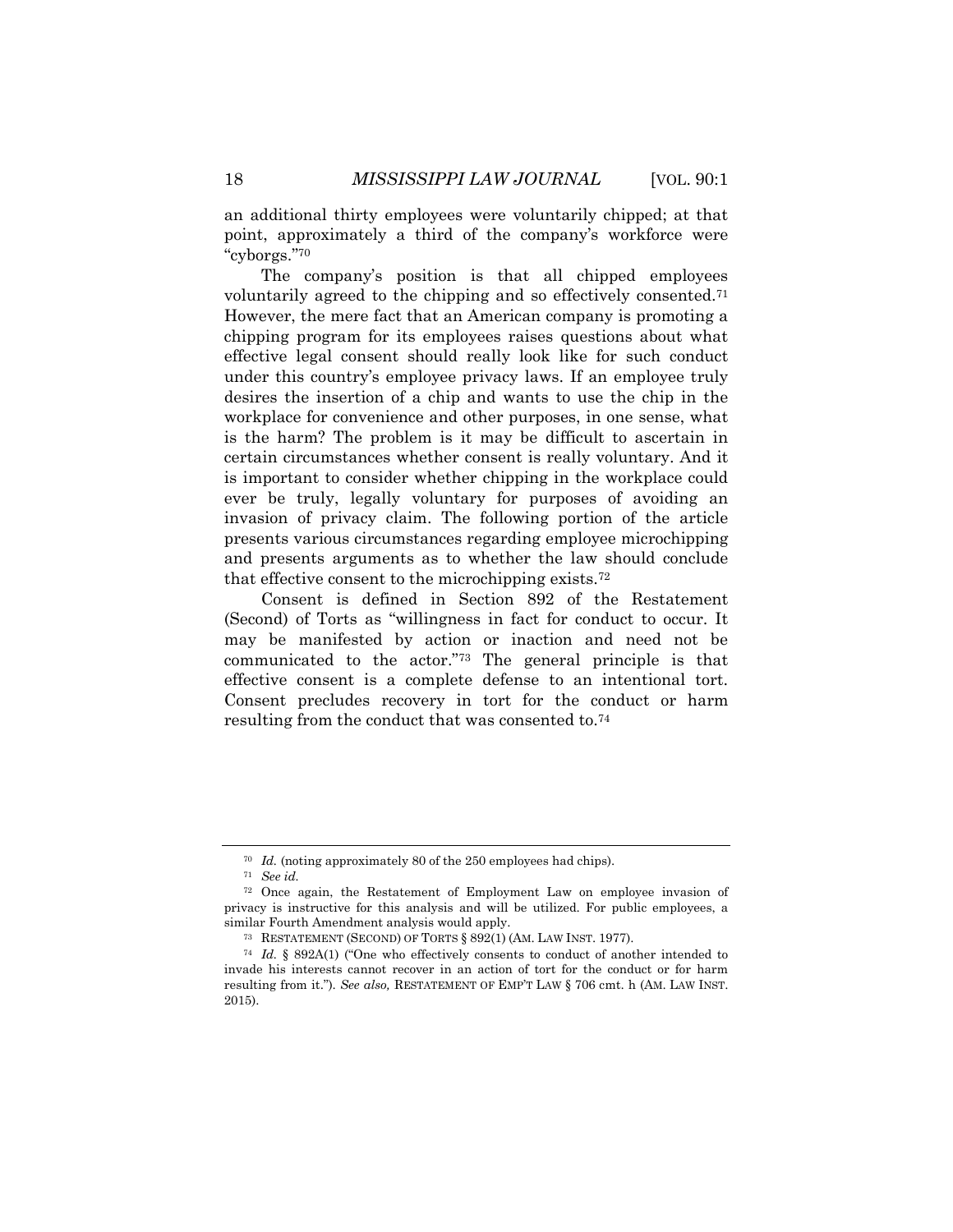## 1. Employee Consent for Microchipping Obtained as a Condition of Retaining Current Employment

In an at-will rule world, there are examples of terms and conditions of employment that an employer imposes on an employee on a "take it or leave it" basis, and courts enforce the "agreement" to the conditions.<sup>75</sup> This is the idea that consent in any form is effective regardless of the risk of unemployment.<sup>76</sup> But the better view for such a significant intrusion as employee microchipping is that consent based on the threat of termination of employment is ineffective. To be valid, consent must be freely and voluntarily given; taking an employee's job away for refusing to be chipped is not a voluntary consent but actually looks more like duress.<sup>77</sup>

# 2. Employee Consent for Microchipping Obtained as a Condition of Initial Employment

Consent obtained as a condition of initial employment yields the same result as the prior employee situation. Courts sometimes see the equities as favoring the employer when consent is obtained as a condition of initial employment on the basis that applicants who accept the job know what they are getting into, and if they did not like the condition, applicants could just walk away.<sup>78</sup> The

<sup>75</sup> *See* In re Halliburton Co., 80 S.W.3d 566, 568-73 (Tex. 2002) (enforcing employer's mandatory arbitration program imposed on the at-will employee on a "take it or leave it" basis as a condition of employment).

<sup>76</sup> *See* Jennings v. Minco Tech. Labs, Inc., 765 S.W.2d 497, 502 (Tex. Ct. App. 1989) (finding employee's consent to a drug test waived any privacy claim even though consent was provided by employee only to keep her job).

<sup>77</sup> *See* RESTATEMENT OF EMP'T LAW § 706 reporter's note to cmt. h (AM. LAW INST. 2015) ("The general rule should be that an employee does not voluntarily consent if the alternative is termination."); Fraternal Order of Police, Lodge No. 5 v. City of Philadelphia, 812 F.2d 105, 111 (3d Cir. 1987) (under Pennsylvania's privacy laws, "[t]ests applied as a prerequisite for continued employment are hardly to be considered voluntary.").

<sup>78</sup> *See* RESTATEMENT OF EMP'T LAW § 706 reporter's note to cmt. h ("Consent obtained as a condition of initial employment is more favorably received by the courts [than consent obtained by imposing a new condition on a current employee] on the ground that the employee knew what she was getting into when she took the position."); Feminist Women's Health Ctr. v. Superior Court, 61 Cal. Rptr. 2d 187, 195 (Cal. Ct. App. 1997) (rejecting privacy claim, in part, because the employee had agreed to perform certain job duties at the outset of her employment).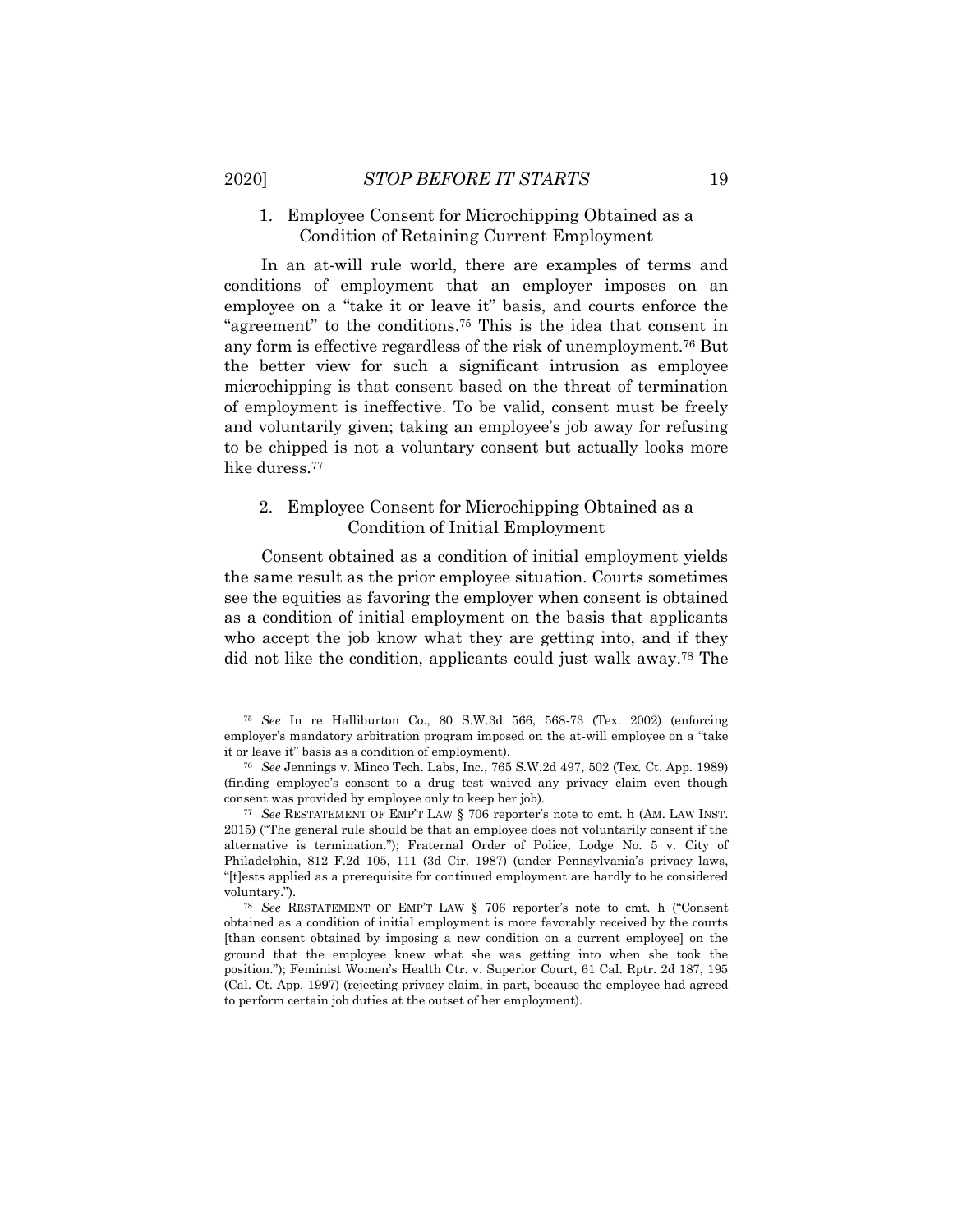idea is that it is easier for the applicant with the job offer to walk away from the job than it would be for a current employee. But, once again, the nature of the employee microchipping intrusion is so substantial, and the applicant's need for the job may be so strong that there is inherent coercion here and not really voluntary consent.

# 3. Employee Consent for Microchipping Where the Chipped Employee Receives No Benefit or Detriment for the Consent, and Unchipped Employees are Not Penalized for the Lack of a Chip

The best-case scenario for effective consent is when there is an absence of any penalty or incentive for an employee to be chipped. The employee who decides to be chipped and allow the employer to access information in the chip is treated no worse or better than the employee who declines to be chipped. One of the foreseen problems with this no "tangible advantage" approach is that as more employees adopt the chips over time, there will be more pressure for holdouts to acquiesce and agree to the chip and at some point, the chipping of employees is the only practical option.<sup>79</sup> Furthermore, thorny issues regarding consent would have to be worked out. Perhaps informed consent concepts should require the employer to specify to the employee all the known risks of the chips and a mechanism by which the employee could easily revoke the employer's right to access information in the chip is established.<sup>80</sup> Perhaps effective consent for access of an

<sup>79</sup> *See* Mary Colleen Charlotte Fowler, *Chipping Away Employee Privacy: Legal Implications of RFID Microchip Implants for Employees*, NAT'L L. REV. (Oct. 10, 2019), https://www.natlawreview.com/article/chipping-away-employee-privacy-legalimplications-rfid-microchip-implants-employees [https://perma.cc/RR9D-ZFB5]

<sup>(&</sup>quot;Employers asking employees to implant microchips may become so standard that even if an employee has the opportunity to refuse implantation, it would still be to their detriment.").

<sup>80</sup> *See id.* ("States should incorporate informed consent into their [own] statutes. . . . In addition to informed consent, legislators should include provisions allowing for an individual to easily revoke consent, so employees could have it removed without fear of retaliation from their employer.").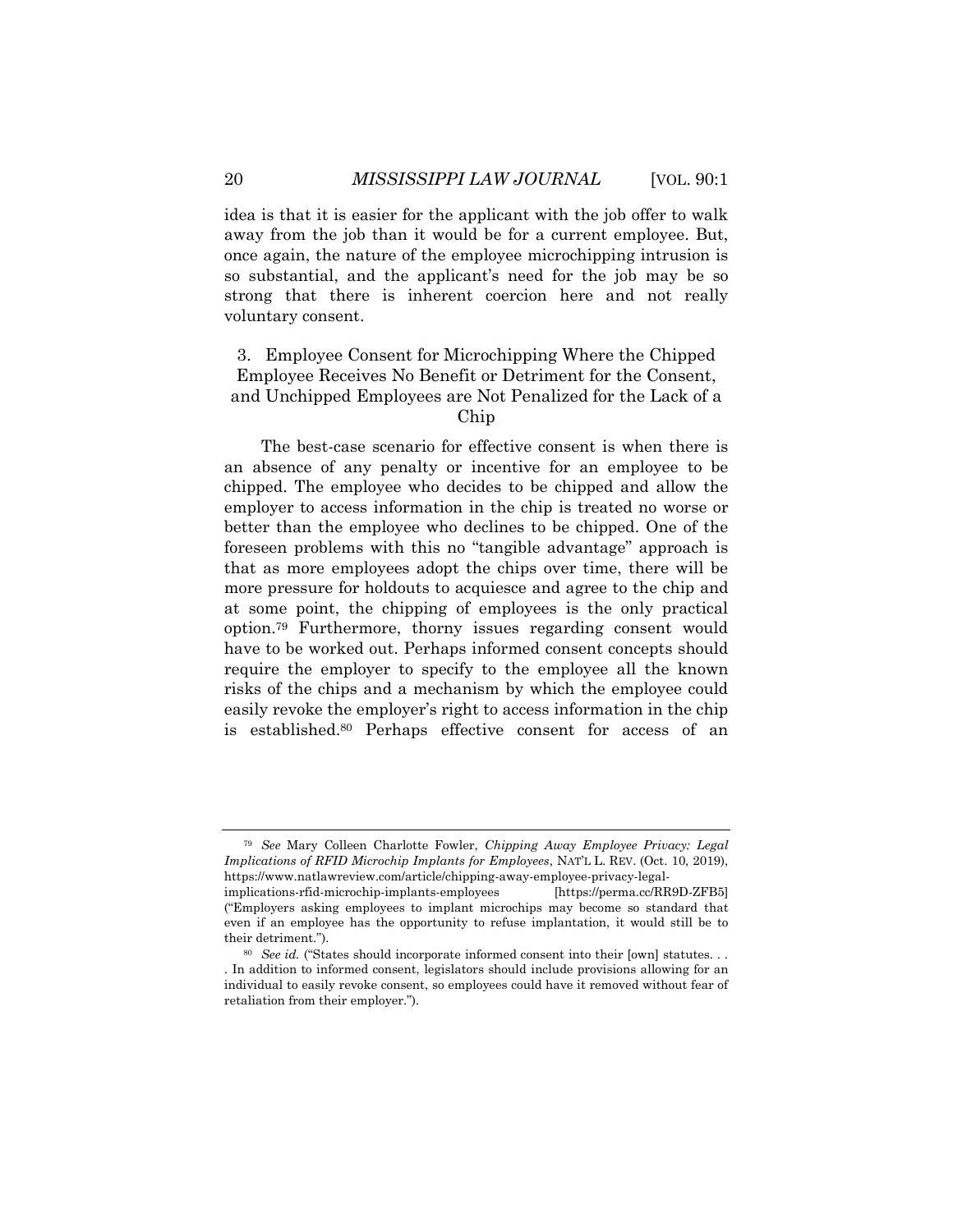employee's microchip in the workplace should not be permitted at all  $81$ 

The common law of employee invasion of privacy would likely be consistently applied by jurisdictions to deny the employer the right to condition employment on the employee agreeing to an implant and the accessing of data from the microchip. But beyond that, courts that look to interpret or develop common law employee invasion of privacy principles as applied to *voluntary* employee microchipping would struggle to deal with the consent issue. The common law alone probably allows for too much ambiguity on whether employee privacy rights are protected in many employee microchipping contexts. These difficult employee microchipping issues call for a nuanced approach that is better addressed through targeted legislation enacted by our representatives and not through common law development by judges. As explained later in this article, the need for detailed and focused statutory regulation on employee microchipping is significant.

#### III. ACCOMMODATION LAW

In addition to common law employee privacy law, both ADA accommodation law and Title VII religious accommodation law will affect the rights of employees on the microchipping issue. ADA accommodation laws may otherwise compel the use of employee microchips in the workplace for certain disabled employees even if an employer was not inclined to permit such use or if state law prohibited such action. On the flip side, in an imagined world where someday employee microchipping may be the norm and required by employers, employers will need to accommodate employees under Title VII who do not want to be microchipped for religious reasons.

## *A. ADA Disability Accommodation*

If an employer has a general rule or policy that precludes it from accessing information on an employee with a microchip (or a state statute prohibits such action), an employee with a disability

<sup>&</sup>lt;sup>81</sup> *Id.* (opining that states could consider an outright ban on employee microchip use in the workplace).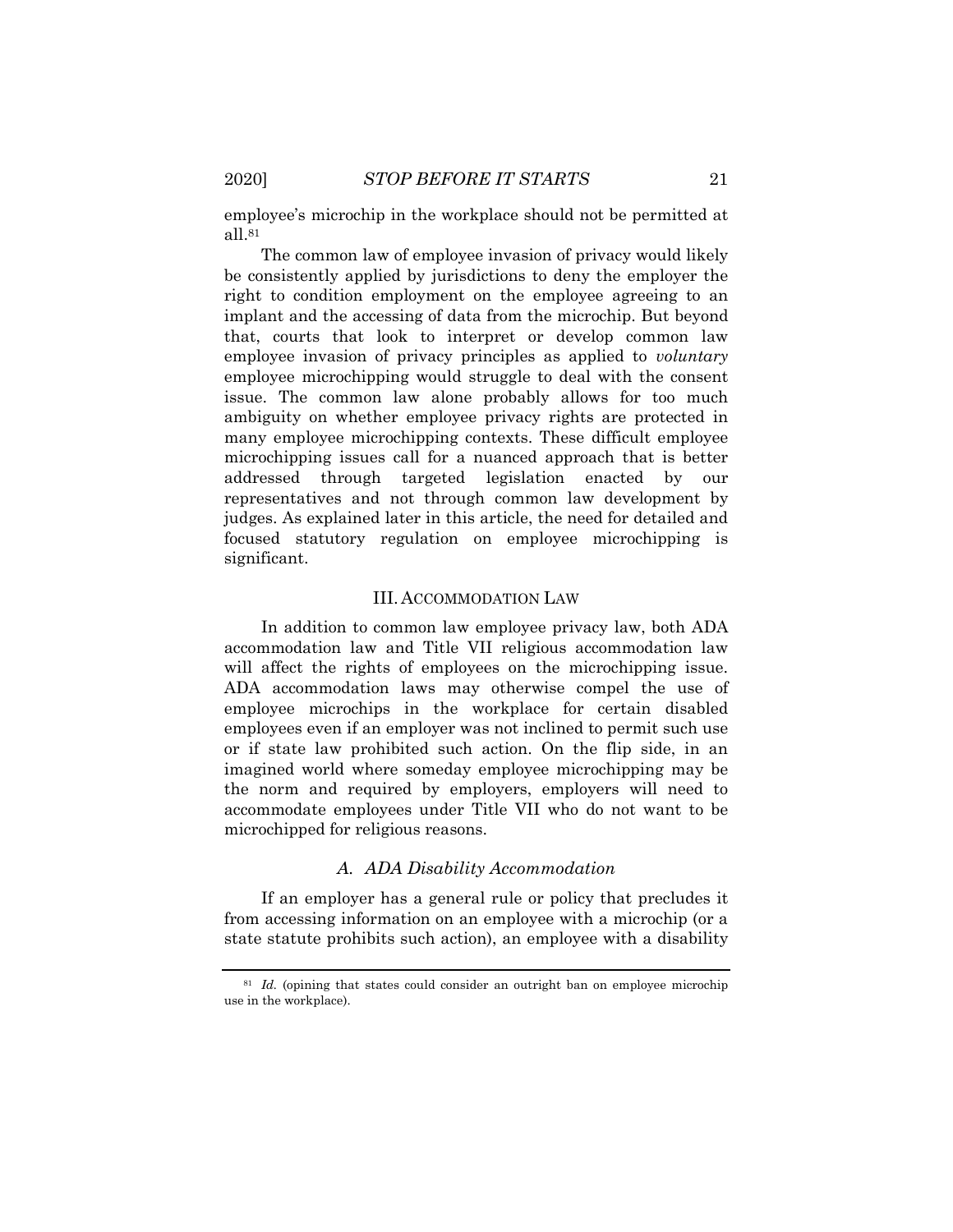may contend that it needs to use the chip in the workplace to perform job functions.<sup>82</sup> For example, an employee unable to use their arms may have difficulty utilizing keys or fobs or logging into a computer, and the employee's microchip would facilitate the accomplishment of those tasks.<sup>83</sup> In this situation, an employer may have a duty to allow the employee to use the human microchip in the workplace in order to fulfill its accommodation obligations under the  $ADA<sup>84</sup>$  As the human microchipping technology develops, and as technology affects how employees do their work, there will likely be an even greater need for employees with certain disabilities to use their human microchips to have equal employment opportunities in the workplace.

### *B. Title VII Religious Accommodation*

Some Christians have opposed or expressed concern for human microchipping on religious grounds.<sup>85</sup> The religious belief is that an implanted chip may be the "Mark of the Beast" from the Biblical New Testament's Book of Revelation.<sup>86</sup> In the scriptural passages, believers are warned to avoid the "Mark of the Beast" as it signals the worshiping of the Antichrist and manipulation of the believer.<sup>87</sup> If employers are ever permitted by law to require employees to have a microchip implantation, employees who have

<sup>82</sup> Under the ADA, a disability is defined as "a physical or mental impairment that substantially limits one or more major life activities of such individual[.]" 42 U.S.C. § 12102(1)(A) (2020).

<sup>83</sup> *See Microchips in Humans: Great Promise, Greater Risk?*, PBS NEWSHOUR (Jan. 31, 2019), https://www.pbs.org/video/microchipping-1548896453/ [https://perma.cc/KXS2-2B6R] (describing how an individual who suffers from a condition where he has no arms uses the microchip to access doors, computers, and store important medical information).

<sup>84</sup> Under the ADA, a "qualified individual" with a disability is an "individual who, with or without reasonable accommodation, can perform the essential functions of the employment position that such individual holds or desires." 42 U.S.C. § 12111(8) (2020). "Reasonable accommodation" may include "making existing facilities used by employees readily accessible to and usable by individuals with disabilities." *Id.* at § 12111 (9)(A).

<sup>85</sup> *See* Holly Meyer, *'Mark of the Beast?' Microchipping Employees Raises Apocalyptic Questions*, THE TENNESSEAN, (Aug. 4, 2017, 5:47 PM), https://www.tennessean.com/story/news/2017/08/04/mark-beast-microchippingemployees-raises-apocalyptic-questions/538162001/ [https://perma.cc/CC75-SSX9].

<sup>86</sup> *Id.*

<sup>87</sup> *See Revelation* 13:16-18, 14:9-11 (New King James).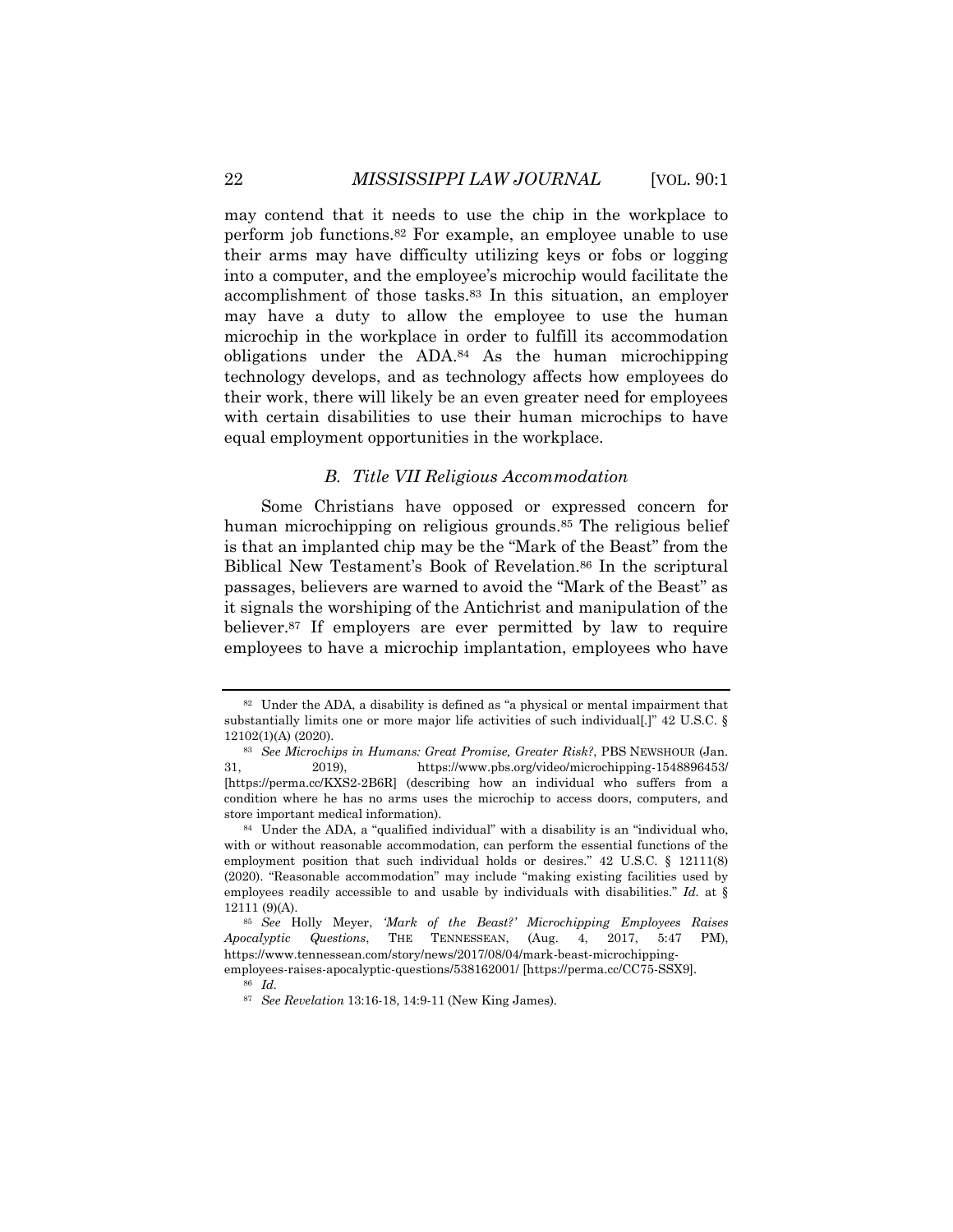a religious belief that precludes them from being chipped should be excused from that requirement as a religious accommodation.

Although not a microchip case, the Fourth Circuit Court of Appeal's decision in *EEOC v. Consol Energy, Inc*. is instructive on how employer-required technology use may infringe upon the religious beliefs of employees and require accommodation.<sup>88</sup> In *Consol Energy*, the employer utilized a biometric hand-scanner system in order to track its employees.<sup>89</sup> The hand-scanning system helped the employer "to better monitor the attendance and work hours of its employees."<sup>90</sup> One employee, an Evangelical Christian, refused to use the system because of his religious beliefs.<sup>91</sup> The employee sincerely believed in the Antichrist and that "the Antichrist''s followers are condemned to everlasting punishment."<sup>92</sup> The employee believed from the Book of Revelation that the Mark of the Beast brands one as a follower of the Antichrist, which allows the Antichrist to manipulate that individual.<sup>93</sup> The employee feared that his use of the employer's hand-scanning system "would result in being so 'marked,' for even without any physical or visible sign, his willingness to undergo the scan" with either of his hands "could lead to his identification with the Antichrist."<sup>94</sup>

The employee requested to be excused from the handscanning requirement as a religious accommodation, which the employer denied.<sup>95</sup> The case went to trial and the jury returned a verdict in favor of the employee.<sup>96</sup> The appellate court affirmed the judgment in favor of the employee.<sup>97</sup> Trial testimony revealed that the employer excused other employees with hand injuries from the scanning requirement and allowed those individuals to enter their

<sup>88</sup> 860 F.3d 131 (4th Cir. 2017).

<sup>89</sup> *Id.* at 136.

<sup>90</sup> *Id.* at 137.

<sup>91</sup> *Id.* at 136-37.

<sup>92</sup> *Id.* at 137.

<sup>93</sup> *Id.*at 137-38.

<sup>94</sup> *Id.* at 138.

<sup>95</sup> *Id.* at 138-39.

<sup>96</sup> *Id.* at 140.

<sup>97</sup> *Id.* at 143.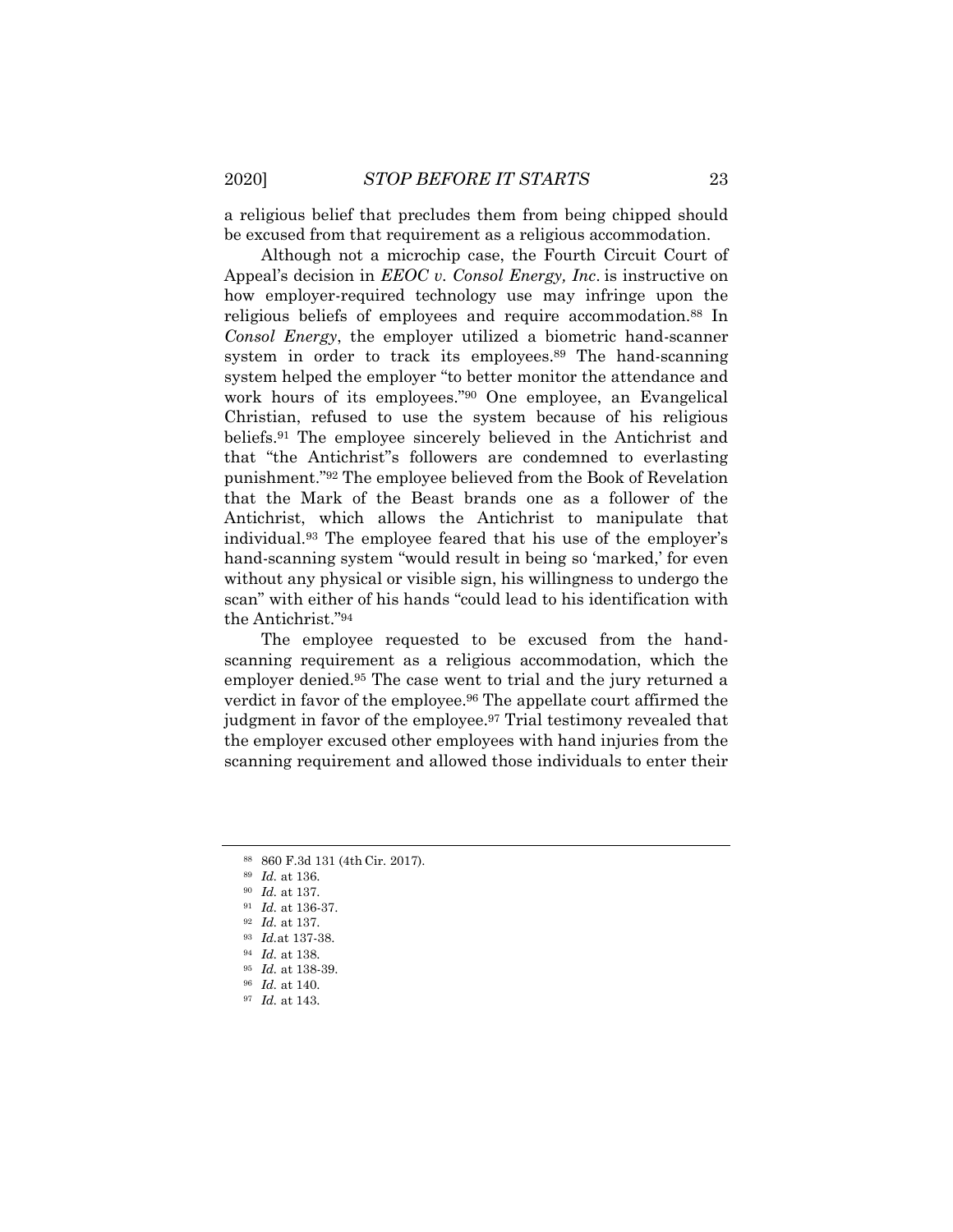personnel numbers on a keypad attached to the system, but the religious objector was denied that same right.<sup>98</sup>

The employer primarily tried to defend its actions by arguing that the employee had misinterpreted the relevant passages from the Book of Revelation regarding the Mark of the Beast, but the appellate court rejected the argument.<sup>99</sup> What mattered was that the employee's belief was a sincerely held religious belief and the jury had so found. It was therefore irrelevant how the employer interpreted Revelation, or even that the employee's pastor may have disagreed with the employee's interpretation of the scripture passage.<sup>100</sup> At that point, the case was a relatively easy decision for the appellate court because the reasonable accommodation/undue hardship defenses for a Title VII religious accommodation claim were not defensible.<sup>101</sup> The employer admitted that allowing the religious employee to bypass the scanner and enter his personnel number would have imposed no additional costs or burdens on the company.<sup>102</sup> And this was backed up by the fact that in the same communication that the employer denied the accommodation from hand-scanning for the religious employee, it granted the same accommodation to two similarly-situated employees with hand injuries.<sup>103</sup>

*Consol Energy* was correctly decided and there are lessons to be learned from the Fourth Circuit's opinion as applied to a potential employer requirement that an employee be microchipped and have information on their chip scanned by the employer. First, putting all other possible employment regulations to the side on this issue and looking at the issue solely under Title VII, an employee who has a sincere religious belief that conflicts with

<sup>98</sup> *See id.* at 138-39.

<sup>99</sup> *Id.* at 142-43.

<sup>100</sup> *Id.*

<sup>101</sup> *See id.* at 143.

<sup>102</sup> *See id.* at 138-39. Under Title VII, "[t]he term 'religion' includes all aspects of religious observance and practice, as well as belief, unless an employer demonstrates that he is unable to reasonably accommodate to an employee's or prospective employee's religious observance or practice without undue hardship on the conduct of the employer's business." 42 U.S.C. § 2000e(j) (2020). In *Trans World Airlines, Inc. v. Hardison*, 432 U.S. 63, 84 (1977), the U.S. Supreme Court held that requiring the employer to bear anything more than a de minimis cost in meeting its reasonable accommodation obligations under Title VII is an undue hardship.

<sup>103</sup> *See Consol Energy, Inc.*, 860 F.3d at 143.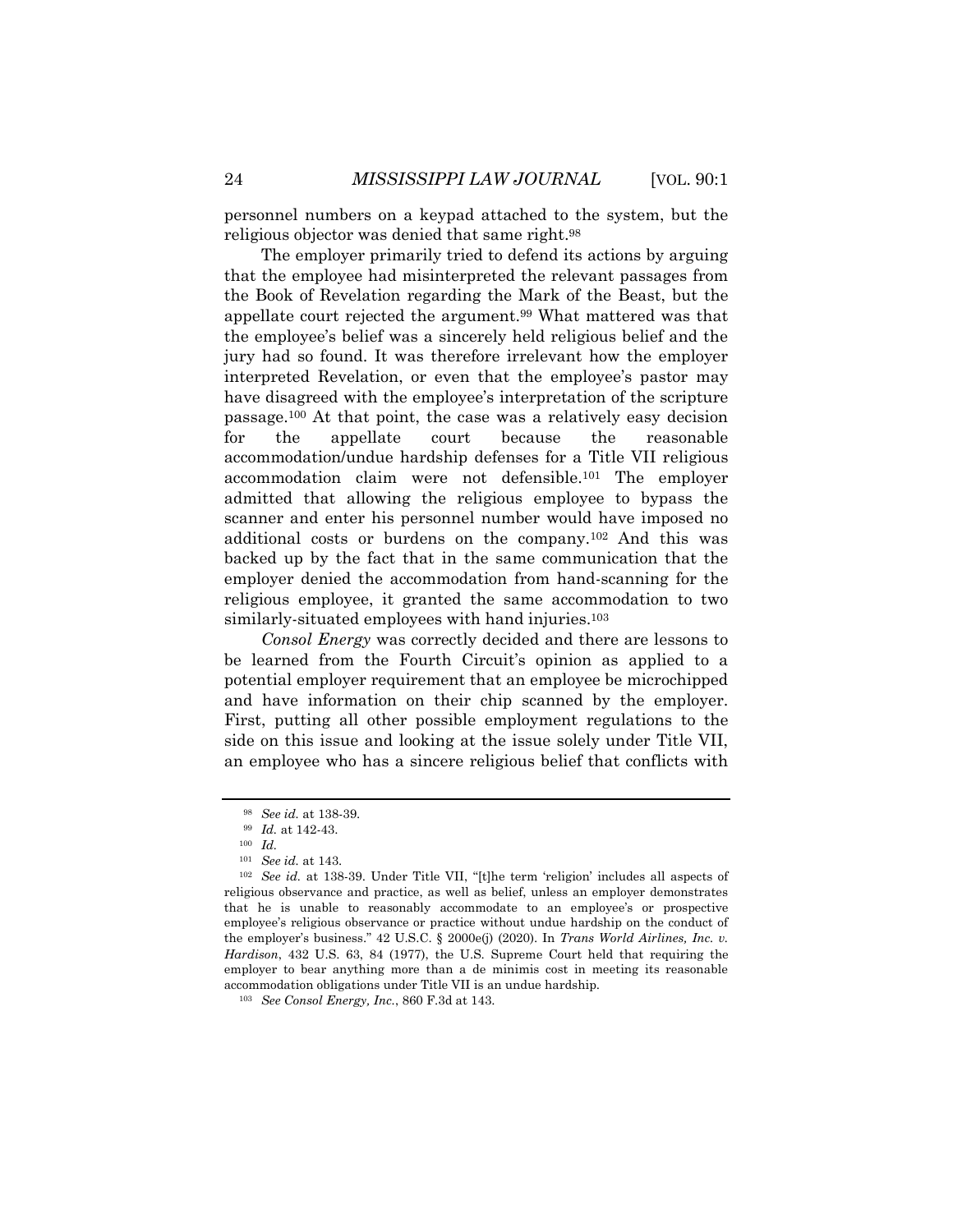the employer's microchipping requirement is entitled to the consideration of excuse from the requirement. It is no matter that the employer would disagree with the religious view. Second, whether an employer could prove that no reasonable accommodation exists or there is undue hardship in accommodating the religious employee from a microchip requirement will depend on the additional cost and burden the employer bears in providing such accommodation. In *Consol Energy*, it was easy to see that there was very little to no additional burden on the employer to allow the accommodation.<sup>104</sup> In a microchip situation, allowing religious employees an alternative mechanism to meet employer requirements that do not involve the insertion of a microchip into the employee and the accessing of that information should not be too burdensome on the employer. There should be a societal expectation that employers provide such religious accommodations as a matter of course to employees who refuse to be chipped, even though the undue hardship standard for employers is relatively low. Finally, a more basic principle of equal treatment of employees with sincerely held religious beliefs: an employer cannot fail to provide accommodations to a religious employee if it willingly provides those same accommodations to a similarly-situated non-religious employee.

## IV. LEGISLATIVE RESPONSES

Over the last few years, a small but growing number of state legislatures have taken action to regulate human microchipping. Several states have enacted general human microchipping bans that typically make it a crime or a civil violation for an individual to be forced to have an implanted microchip inserted into his or her body.<sup>105</sup> Five states—Arkansas, Indiana, Missouri, Montana,

<sup>104</sup> *See id.* at 138-39.

<sup>105</sup> The states are California, Maryland, North Dakota, Oklahoma, and Wisconsin. *See* CAL. CIV. CODE § 52.7(a) (West 2020) ("Except as provided in subdivision (g), a person shall not require, coerce, or compel any other individual to undergo the subcutaneous implanting of an identification device."); *Id.* § 52.7(b)(1) ("Any person who violates subdivision (a) may be assessed an initial civil penalty of no more than ten thousand dollars (\$10,000), and no more than one thousand dollars (\$1,000) for each day the violation continues until the deficiency is corrected."); MD. CODE ANN. HEALTH-GEN. § 20-1902(a) (West 2020) ("A person or an agent, a representative, or a designee of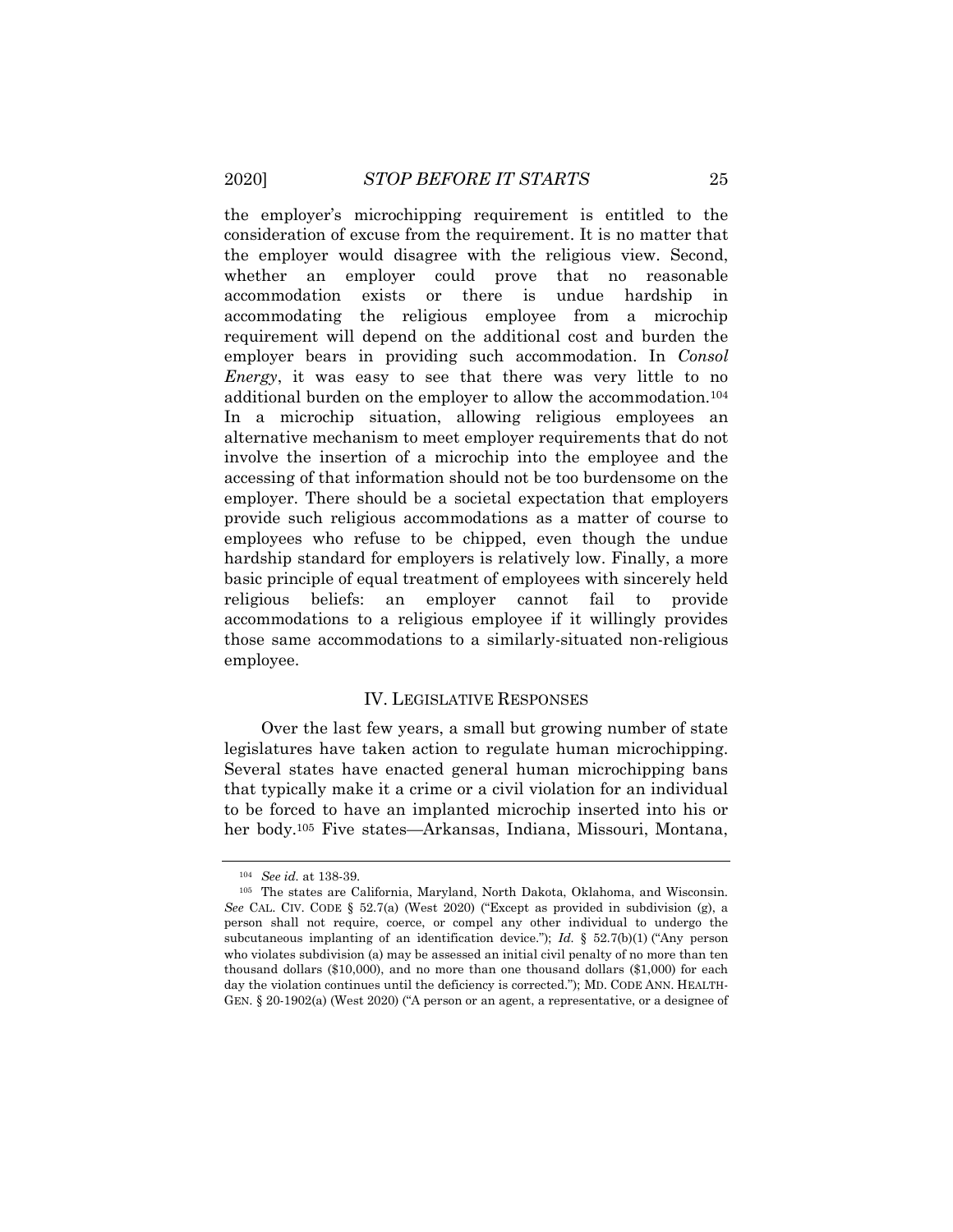and Nevada—have enacted statutes that are specifically targeted at regulating employee microchipping in some way, presumably with the idea that the common law of employee privacy is insufficient to address the problem.<sup>106</sup> Similar bills banning employee microchipping are pending in the Iowa and Tennessee Legislatures.<sup>107</sup> Thus, the issue is starting to gather the attention of more politicians, policy makers, and the public.

Some critics of the legislative actions on employee microchipping say that these actions are unnecessary as they are merely a solution in search of a problem.<sup>108</sup> In contrast with Europe, there has been relatively little voluntary microchipping of employees by employers in the United States, and no known reports of employers forcing employees to be chipped.<sup>109</sup> Critics

<sup>106</sup> *See* ARK. CODE ANN. § 11-5-501 (West 2020); IND. CODE ANN. §§ 22-5-8-1 to 22-5- 8-4 (West 2020); MO. ANN. STAT. § 285.035 (West 2020); MONT. CODE ANN. §§ 39-2-1501 to 39-2-1503 (West 2019); NEV. REV. STAT. ANN. § 200.870(1)(b) (West 2020).

<sup>107</sup> The Iowa Judiciary Committee unanimously advanced H.F. 580, a bill banning employee microchipping, in February 2020 through Iowa's legislative process. *See*  Shane Vander Hart, *Iowa House Bill Prohibiting Mandatory Microchipping of Employees Advances*, CAFFEINATED THOUGHTS (Feb. 14, 2020), https://caffeinatedthoughts.com/2020/02/iowa-house-bill-prohibiting-mandatorymicrochipping-of-employees-advances/ [https://perma.cc/HDF5-AMVE]. Similarly, a general bill banning mandatory human microchipping is pending in Tennessee. *See*  H.B. 1418, Gen. Assemb., 111th Sess. (Tenn. 2019).

<sup>108</sup> *See* Dave Royse, *States Just Saying No to Employee Microchipping*, ST. NET CAP. J., LEXISNEXIS, https://www.lexisnexis.com/en-us/products/statenet/news/2020/03/13/states-just-saying-no.page [https://perma.cc/G5UZ-MYU6] (noting Indiana Legislature's Nonpartisan Legislative Services Agency indicated that employee microchipping has not been a problem in Indiana or anywhere else in the country yet).

<sup>109</sup> *See* IND. OFFICE OF FISCAL & MGMT. ANALYSIS, FISCAL IMPACT STATEMENT: H.B. 1143 (Feb. 24, 2020), http://iga.in.gov/legislative/2020/bills/house/1143#document-

the State or a local government may not require, coerce, or compel an individual to undergo the subcutaneous implanting of an identification device."); N.D. CENT. CODE ANN. § 12.1-15-06 (West 2019) ("A person may not require that an individual have inserted into that individual's body a microchip containing a radio frequency identification device. A violation of this section is a class A misdemeanor."); OKLA. STAT. ANN. tit. 63, § 1-1430(A) (West 2020) ("No person, state, county, or local governmental entity or corporate entity may require an individual to undergo the implanting of a microchip or permanent mark of any kind or nature upon the individual."); *Id.* § 1-1430(B) ("The State Department of Health may impose a fine not to exceed Ten Thousand Dollars (\$10,000.00) on any person who violates this act. Each day of continued violation shall constitute a separate offense."); WIS. STAT. ANN. § 146.25(1) (West 2020) ("No person may require an individual to undergo the implanting of a microchip."); *Id.* § 146.25(2) ("Any person who violates sub. (1) may be required to forfeit not more than \$10,000. Each day of continued violation constitutes a separate offense.").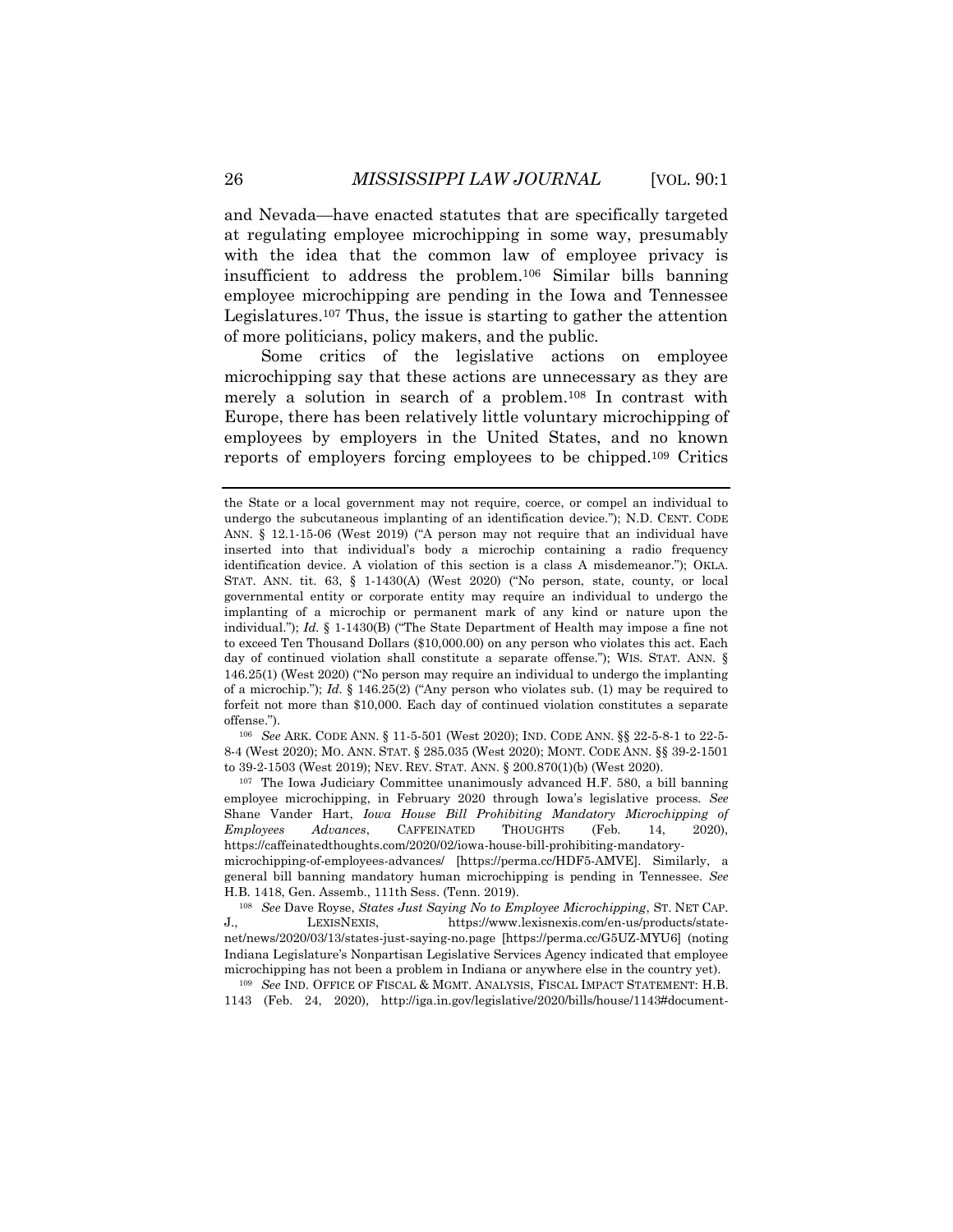may question the need for legislation right now if no practical problem currently exists.

While there may be cases where legislatures act too quickly to regulate new technologies in society and end up doing more harm than good, that would not be the situation with employee microchipping. It makes sense to get in front of the implant issue. The states that have already acted with legislation and those that act in the near future are preemptively trying to get ahead of the curve as legislators understand the inherent dangers to privacy and religious liberty that the use of this technology has the potential to impose.<sup>110</sup> While general societal preferences right now disfavor human microchipping, views on the use of chipping technology in the human body for general or employment-related purposes may change relatively quickly. Moreover, employers are constantly searching for efficiencies in the use of technology. With these pressures in place, the employee microchipping issue will have a much more prominent role in the law of the workplace over time. The use of technology to battle COVID-19 through vaccination and the perceived minimizing of employee privacy rights in this era will only accelerate the speed with which employee microchipping becomes a more practical issue. It makes sense for legislatures to make strong statements right now that protect the privacy rights of employees and set appropriate limits on the use of microchip technology in the workplace. Mandatory employee microchipping is wrong. It is better to address the matter now instead of kicking the can down the road to consider the matter in the future.

The states that have enacted these statutes have seen strong bipartisan support (sometimes unanimous support) for the legislation.<sup>111</sup> Moreover, acting now allows states to experiment

<sup>111</sup> Andrew Keshner, *States are Cracking Down on Companies Microchipping Their Employees—How Common Is It?*, MARKETWATCH (Feb. 4, 2020, 9:33 AM),

<sup>22</sup>ee85b7 [https://perma.cc/E92V-P8BZ] ("There are currently no known employers in the U.S. that require employees to have any device implanted or otherwise incorporated into their body as a condition of employment. There are a few companies offering microchipping as a voluntary option to employees.").

<sup>110</sup> *See* Chris Marr, *Forced Worker Microchipping Faces Growing Preemptive Strike*, BLOOMBERG LAW (Mar. 19, 2020), https://news.bloomberglaw.com/daily-laborreport/forced-worker-microchipping-faces-growing-preemptive-strike [https://perma.cc/HMF4-8UCD].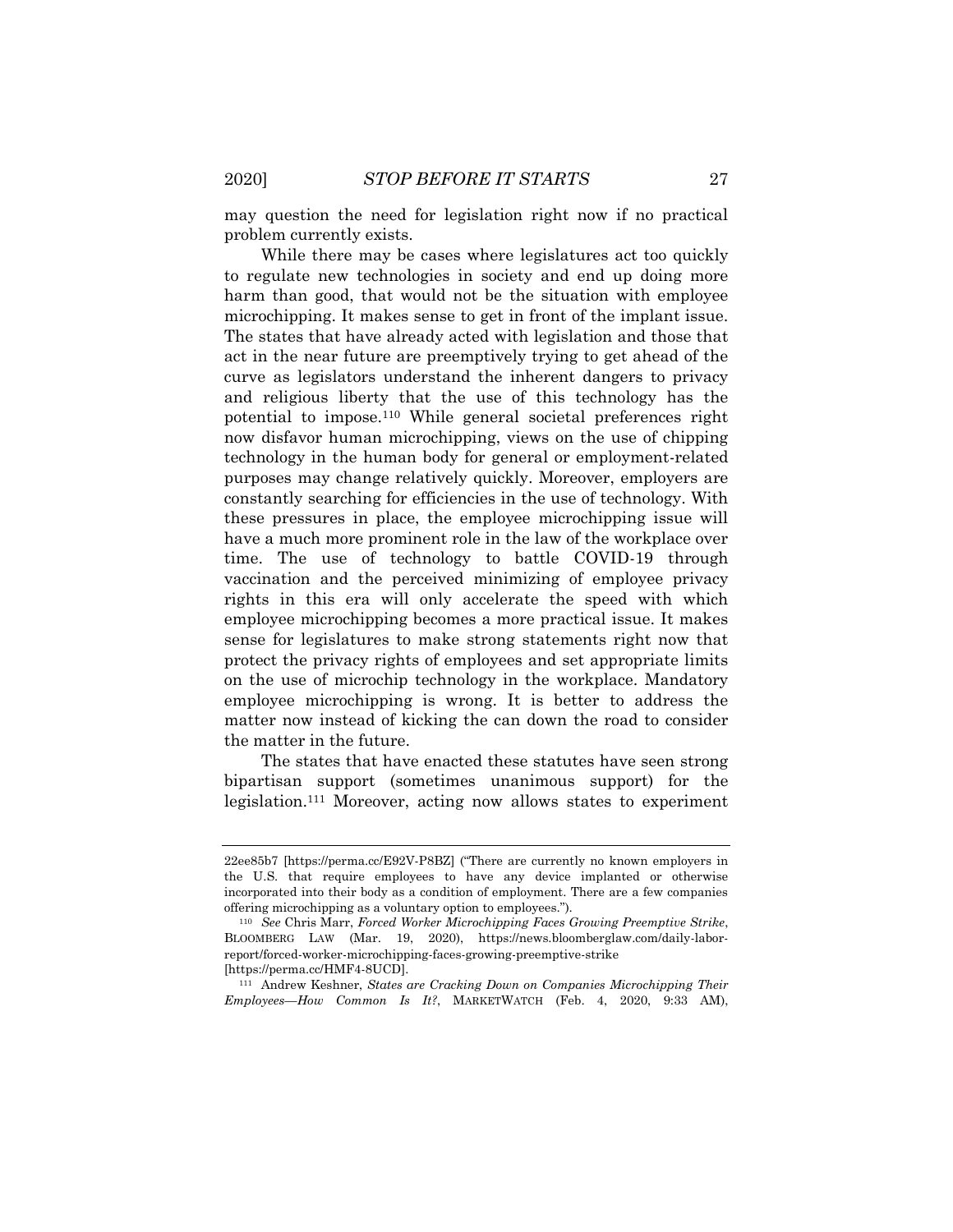with different approaches to their employee microchipping statutes and over time this will help to figure out the appropriate balances on the use of this technology and privacy rights. Uniformity is not needed at this point. States should act right now and follow the early adopters who have begun to regulate employee microchipping in the workplace. The uncertainties of the common law of employee privacy should spur the action. A statutory approach allows the legislature to craft nuanced "consent" rules should do a better job than the common law in protecting employee choice and privacy in this area. The remainder of this article focuses on how states can best regulate employee microchipping through legislation. Analysis of the statutes that have already been enacted in a handful of states help inform this analysis.

There are three main ways to approach statutory regulation. One is to have a short statement banning mandatory employee microchipping without much additional explanation. Missouri, which has a very short statute banning mandatory employee microchipping, is an example.<sup>112</sup> A second approach is to ban mandatory employee microchipping, allow for the use of the technology in the workplace by consent, and then specify very specific protective rules as to what constitutes consent so that employees who decide to be chipped and have their data accessed are really making a meaningful choice. Under this approach, it is made clear that employees will not be discriminated against for refusing to use a chip and there are no incentives or benefits for using a chip or not using a chip in the employment context. This approach is taken by Arkansas and Montana.<sup>113</sup> Another approach

https://www.marketwatch.com/story/states-are-cracking-down-on-companies-

microchipping-their-employees-how-common-is-it-and-why-does-it-happen-2020-02-03 [https://perma.cc/9F4Z-F8G5] (noting the Indiana Legislature's vote on their employee microchipping bill was 96-0.)

<sup>112</sup> MO. ANN. STAT. § 285.035(1) (West 2020) ("No employer shall require an employee to have personal identification microchip technology implanted into an employee for any reason.").

<sup>113</sup> *See* ARK. CODE ANN. § 11-5-501 (West 2020) (providing detailed rules concerning consent, removal, and reasonable accommodation for employees who do not choose to use a microchip as well as what constitutes coercive behavior to try and get an employee to implant a microchip and unlawful discrimination); MONT. CODE ANN. § 39- 2-1502 (West 2019) (providing detailed disclosure, consent, and removal rules for employment use of the microchip).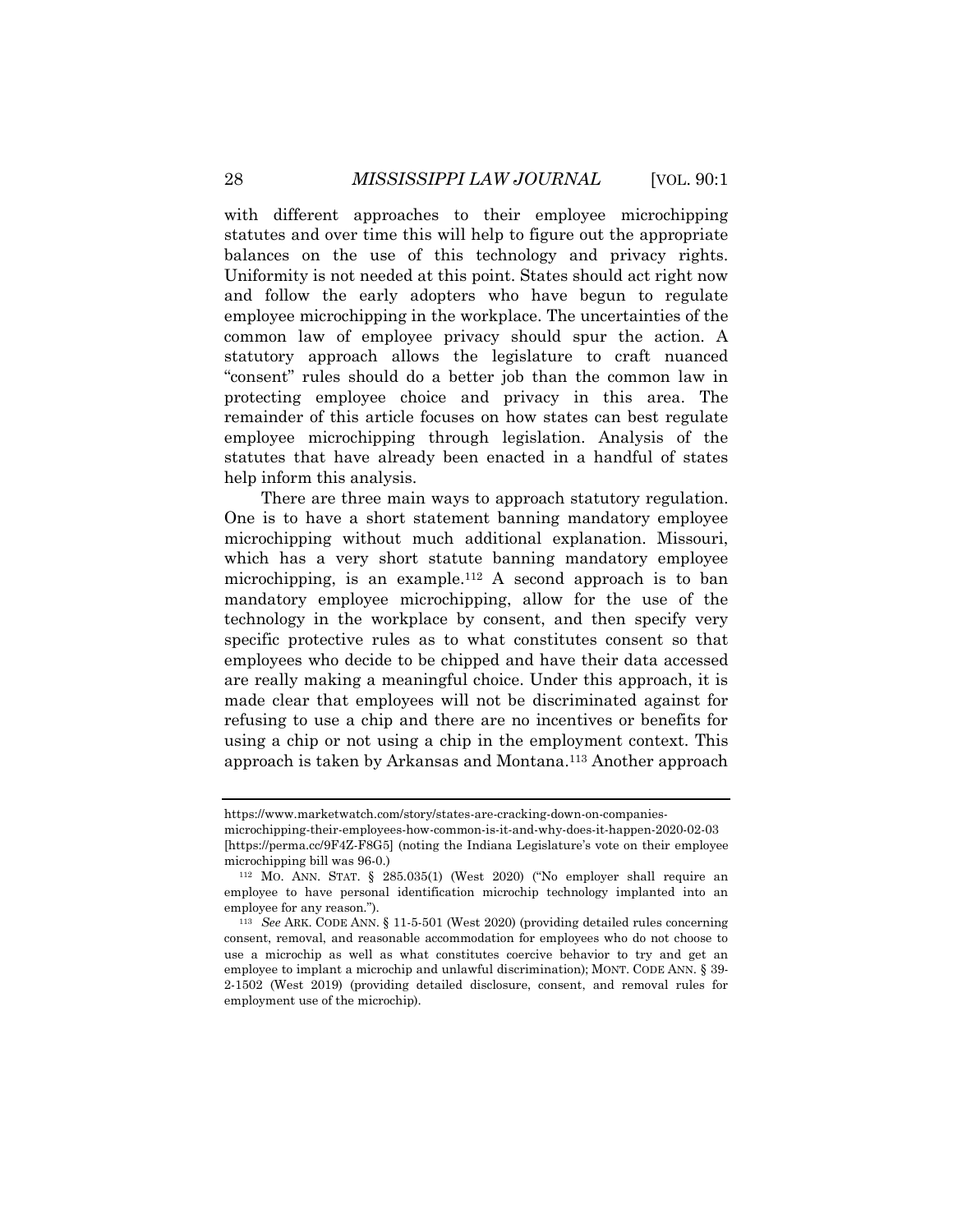that states should consider is to simply ban both mandatory and voluntary employee microchipping. In other words, it is illegal for employers to access employee information through an employee's implanted microchip, even if the employer and employee would agree and the employee has been voluntarily chipped. No state has currently taken this approach as of yet but it should not be dismissed out of hand.<sup>114</sup>

States who want to be as protective as possible should seriously consider the possibility of banning even voluntary employee microchipping. This action would help to stop any use of employee microchipping and would be most protective of privacy rights. This action finds support in areas of employment law where the right in existence is so fundamental and important that the law precludes employees from voluntarily waiving their statutory rights. For example, the Fair Labor Standards Act's minimum wage and overtime rights are not generally permitted to be waived by employees because these core wage rights are so fundamental to the underlying purpose of the wage and hour statute.<sup>115</sup> The right to be free from an implanted chip could be analogously viewed as a similar core employee privacy right that is simply not capable of waiver or voluntary agreement. The downside to such action would be that it might take longer to determine the practical benefits, if any, of the use of implants in the workplace. Thus, a complete ban on voluntary employee microchipping may be unrealistic and unwise.

Assuming most states will not go so far as to completely ban all employee microchipping, states that desire to regulate in this area should, at the very least, completely ban forced employee microchipping and strictly regulate voluntary employee microchipping. A successful employee microchipping statute should contain several key provisions, which are as follows.

First, the statute should broadly define "employment" to cover both employees and independent contractors so the

<sup>114</sup> Fowler, *supra* note 79. ("One option to overcome this question of consent would be an outright ban of employment microchip use regardless of consent for employmentrelated purposes. No state has taken this approach.").

<sup>115</sup> *See* Brooklyn Sav. Bank v. O'Neil, 324 U.S. 697, 705-07 (1945) (finding employees cannot waive their FLSA statutory rights to wages because such waiver would nullify the purposes of the Act).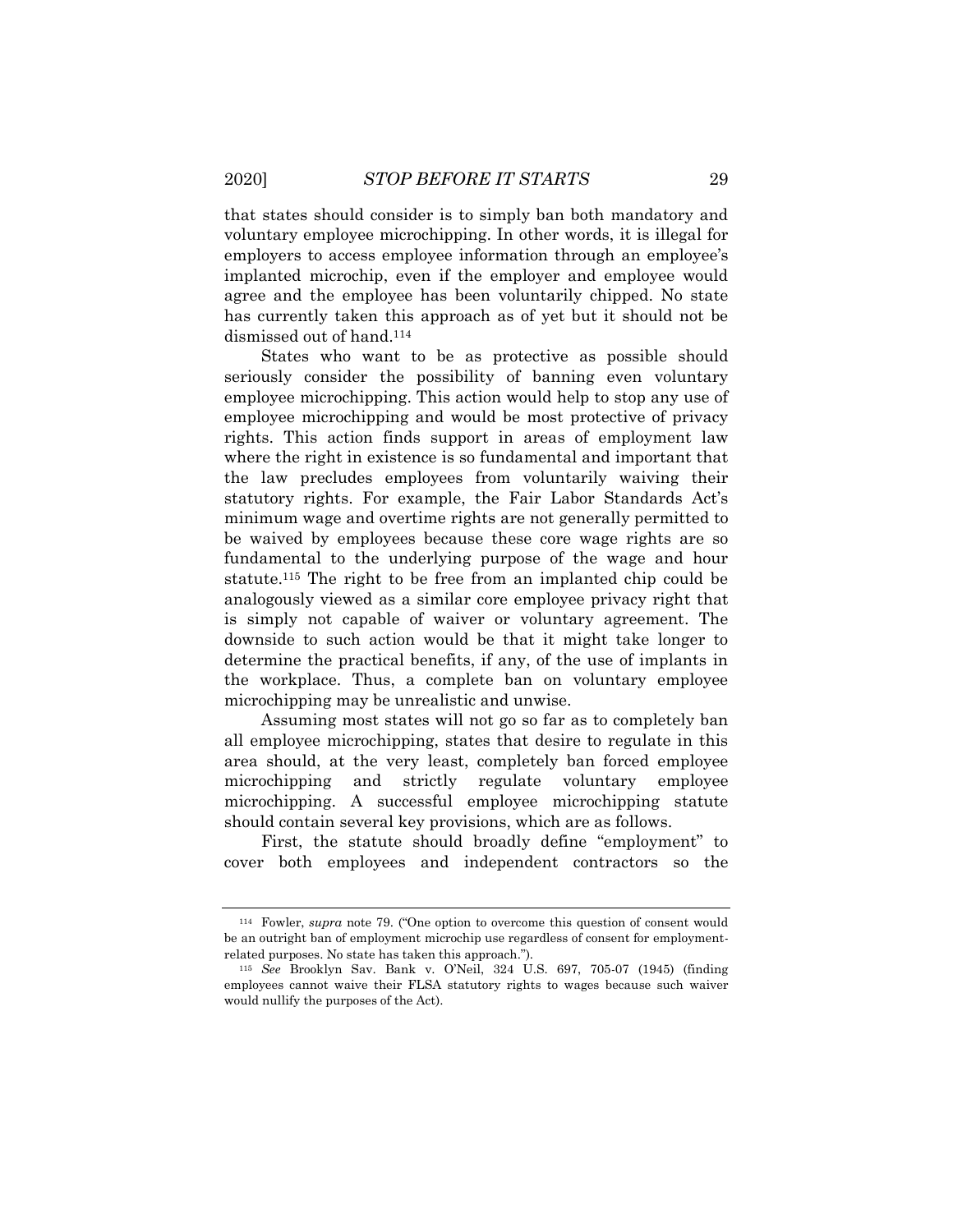independent contractors are also protected from forced microchipping.<sup>116</sup> Second, the statute should clearly define what a "microchip" is for purposes of the statute.<sup>117</sup> Third, the statute should prohibit an employer from requiring an employee to have a microchip implanted in the employee's body (and prohibit an employer from requiring access to that data in the microchip) as a condition of employment.<sup>118</sup> Also, employers should be prohibited from asking prospective employees whether they would agree to a microchip as a condition of employment.<sup>119</sup> The statute should be

broadly written to prohibit any sort of employer behavior that

<sup>118</sup> *See, e.g.*, ARK. CODE ANN. § 11-5-501(c) (West 2020) ("An employer shall not require an employee to have a microchip implanted in the employee's body as a condition of employment."); IND. CODE ANN.  $\S$  22-5-8-2(a)(1) (West 2020) (declaring an employer cannot require any employee to submit to an implant or undergo a procedure to implant a device in the employee's body as a condition of employment); MO. ANN. STAT. § 285.035(1) (West 2020) ("No employer shall require an employee to have personal identification microchip technology implanted into an employee for any reason."); MONT. CODE ANN. § 39-2-1502(1) (WEST 2019) ("An employer is prohibited from requiring an employee to have a microchip implanted in the employee's body as a condition of employment."); NEV. REV. STAT. ANN. § 200.870(1)(b) (West 2020) (stating it is unlawful for an employer to require any person to "undergo the implantation of a microchip . . . as a condition of employment").

<sup>119</sup> *See, e.g.*, ARK. CODE ANN. § 11-5-501(b) (West 2020) (prohibiting employers from asking prospective employees during the application and interview process whether he or she "will consent to having a microchip implanted in his or her body"); IND. CODE ANN. § 22-5-8-2(a) (West 2020) (prohibiting employers from requiring a prospective employee to submit to an implant as a condition of employment).

<sup>116</sup> Montana's employee microchipping statute defines "employee" to include both traditional employees and independent contractors and the term "employer" to include entities that have both traditional employees and independent contractors as workers. *See* MONT. CODE ANN. § 39-2-1501(1)-(2) (West 2019) (defining employee as "a person who works for another for hire and includes independent contractors[,]" and defining employer as "a person or entity that has one or more employees or independent contractors.").

<sup>117</sup> *See, e.g.*, MO. ANN. STAT. § 285.035(2) (West 2020) ("'[P]ersonal identification microchip technology' means a subcutaneous or surgically implanted microchip technology device or product that contains or is designed to contain a unique identification number and personal information that can be noninvasively retrieved or transmitted with an external scanning device."); MONT. CODE ANN. § 39-2-1501(4) (West 2019) (defining microchip as "technology that: (a) is designed to be surgically implanted in the body of an individual; and (b) contains a unique identification number and personal information that can be noninvasively retrieved or transmitted with an external scanning device."); NEV. REV. STAT. ANN. § 200.870(4)(a) (West 2019) (defining the term "microchip" to mean "a device that is subcutaneously implanted in a person and that is passively or actively capable of transmitting personal information to another device using radio frequency technology.").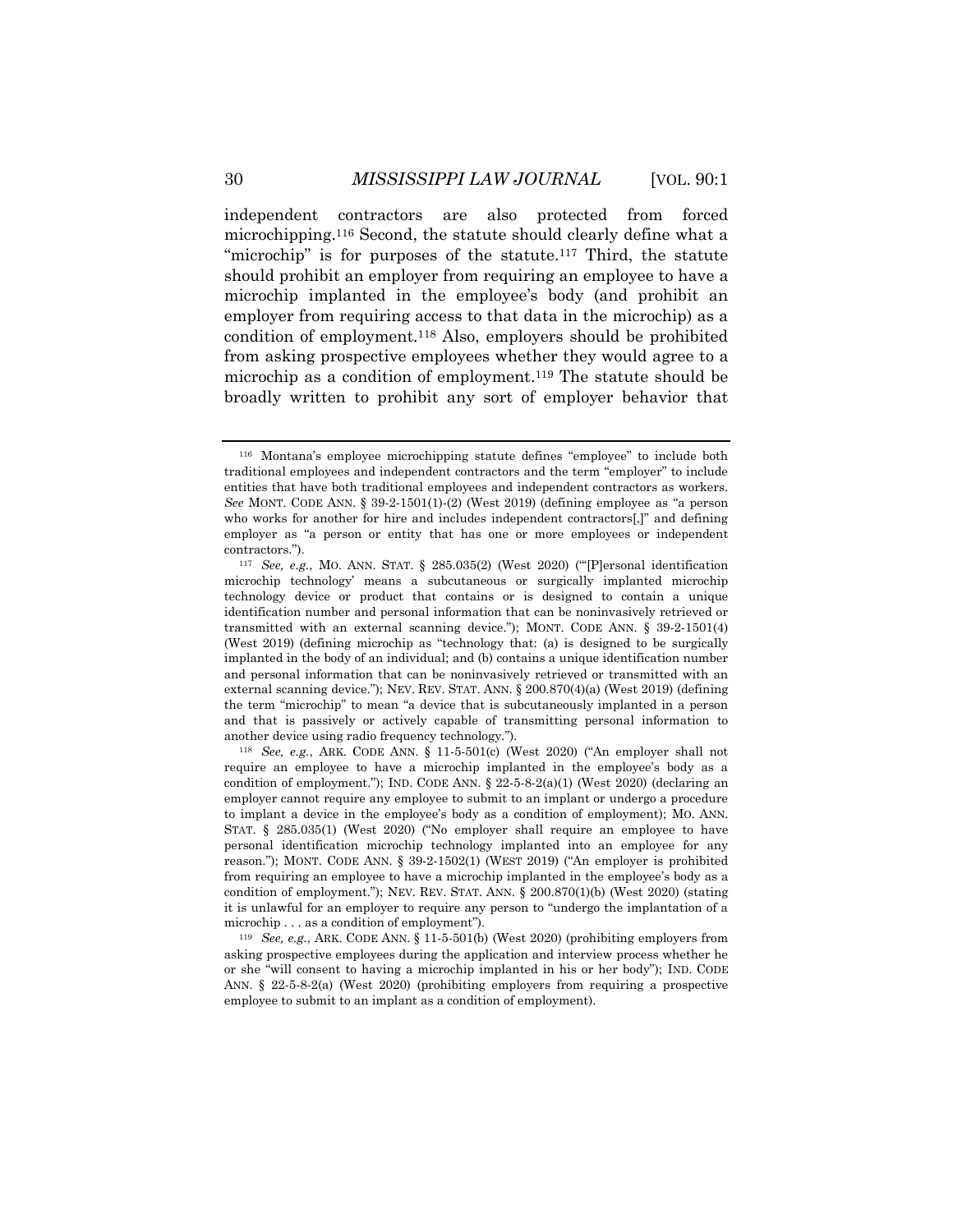seeks to coerce an employee into getting an implant or harasses the employee in any way because an employee does not have an implant or does not agree to an implant.<sup>120</sup> Of utmost importance, the statute should make it illegal for the employer to condition any benefit or detriment related to a term, condition, or privilege of employment on implantation of a chip in the employee.<sup>121</sup> Fourth, the statute should provide clear "informed consent" rules that allow for voluntarily microchipping of an employee if written consent is provided and then revocation of that consent at any point when the employee so desires.<sup>122</sup> Finally, the statute should provide an anti-retaliation provision that makes it illegal for an employer to discriminate against an employee who refuses an implant or makes a complaint to the employer or a relevant government agency about any alleged violation of the employee

<sup>120</sup> *See, e.g.*, ARK. CODE ANN. § 11-5-501(e)(1)(A)-(E) (West 2020) ("An employer shall not: (A) Coerce an employee into consenting to have a microchip implanted in his or her body; (B) Create a hostile work environment for an employee who does not consent to having a microchip implanted in his or her body; (C) Withhold advancement within the company from an employee who does not consent to having a microchip implanted in his or her body; (D) Withhold a salary or wage increase from an employee who does not consent to having a microchip implanted in his or her body; or (E) Dismiss an employee based on the decision of the employee not to consent to having a microchip implanted in his or her body.").

<sup>121</sup> For example, under Arkansas's employee microchipping statute, unlawful coercion of an employee to consent to an implant includes "[t]he conditioning of a private or public benefit, including without limitation employment, promotion, or another employment benefit, with the purpose of causing a reasonable individual of ordinary susceptibilities to acquiesce when the individual otherwise would not[.]"). *Id.* § 11-5-501(e)(2)(B). *See also* IND. CODE ANN. § 22-5-8-2(a) (West 2020) (declaring employer may not condition an employee's receipt of "additional compensation or other benefits" on an agreement to submit to the implantation of an employee microchip); NEV. REV. STAT. ANN. § 200.870 (West 2020) (permitting voluntary microchipping but only without "an incentive or other inducement").

<sup>122</sup> In Arkansas, employees must consent in writing to the implantation of the chip and may insist on removal at any time. *See* ARK. CODE ANN. § 11-5-501(f) (West 2019). The implant must then be removed within 30 days of the request. *Id.* § 11-5- 501(f)(2)(B). The employer must pay for the cost of the implantation and removal and must pay for any medical costs associated with bodily injury arising from the implantation. *Id.* § 11-5-501(g)(1)-(2). Furthermore, the employer must disclose to the employee how data maintained on the microchip will be used by the employer. *Id.* § 11- 5-501(h). Montana has enacted similar consent, disclosure, and removal provisions under its employee microchipping statute. *See* MONT. CODE ANN. § 39-2-1502 (West 2019).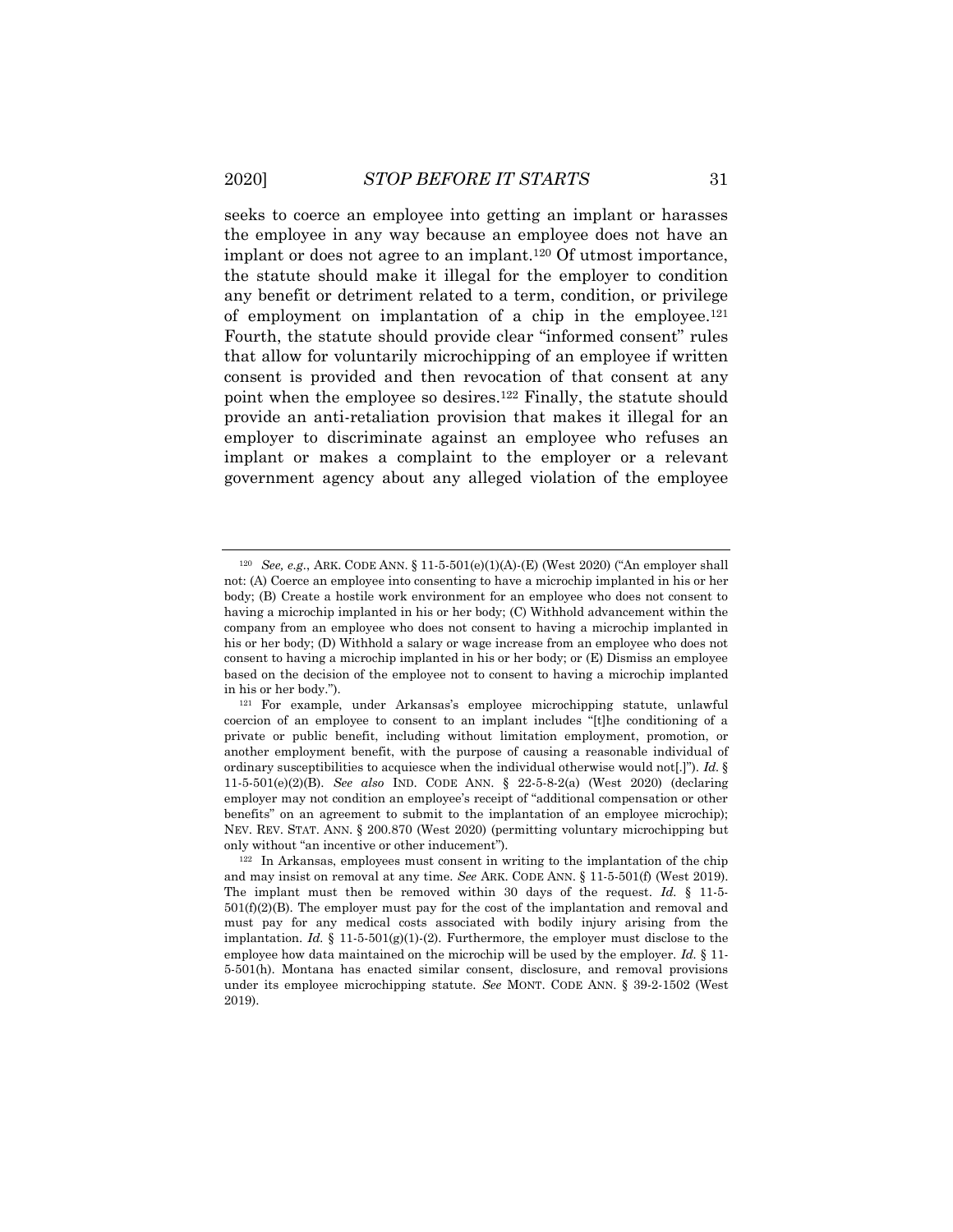microchipping statute.<sup>123</sup> In addition to the substantive provisions of the statute, the statute should contain a section that creates a private right of action (with appropriate remedies such as damages, costs, and attorneys' fees) for an employee to sue an employer for statutory violations.<sup>124</sup>

#### **CONCLUSION**

What does the future hold for employees and their privacy with respect to vaccination and microchipping? Will employees in the coming decades be routinely microchipped as part of workplace requirements such that information like mandatory employee vaccination records are immediately accessible to employers through the scan of the implanted human microchip? It may seem far-fetched right now, but the COVID-19 pandemic is demonstrating how quickly privacy rights can disappear when faced with the health and safety concern and employer liability concerns. Over time, the efficiency value of the implanted

<sup>123</sup> Anti-retaliation provisions are common in other federal and state employment law statutes and are necessary to protect the underlying substantive rights at issue. *See* 29 U.S.C. § 215(a)(3) (2020) (Fair Labor Standards Act anti-retaliation provision) ("It shall be unlawful for any person . . . to discharge or in any other manner discriminate against any employee because such employee has filed any complaint or instituted or caused to be instituted any proceeding under or related to this chapter, or has testified or is about to testify in any such proceeding, or has served or is about to serve on an industry committee[.]"); 29 U.S.C.  $\S$  2615(a)(1)-(2) (2020) (Family and Medical Leave Act anti-retaliation/interference provision) ("(1) It shall be unlawful for any employer to interfere with, restrain, or deny the exercise of or the attempt to exercise, any right provided under this subchapter. (2) It shall be unlawful for any employer to discharge or in any other manner discriminate against any individual for opposing any practice made unlawful by this subchapter.");  $42 \text{ U.S.C.}$  §  $2000e-3(a)$ (2020) (Title VII anti-retaliation provision) ("It shall be an unlawful employment practice for an employer to discriminate against any of his employees . . . because he has opposed any practice made an unlawful employment practice by this subchapter, or because he has made a charge, testified, assisted, or participated in any manner in an investigation, proceeding, or hearing under this subchapter."). An employee microchipping statute needs to have similar anti-retaliation protections. *See, e.g.*, IND. CODE ANN. § 22-5-8-2(b) (West 2020) (declaring it unlawful for an employer to discriminate against an employee with respect to the employee's compensation and benefits or other terms and conditions of employment based on the employee's refusal to submit to an implanted microchip).

<sup>124</sup> The Indiana employee microchipping statute allows employees and prospective employees to bring a civil action against the employer for violating the statute and upon proof of a violation permits the recovery of actual damages, court costs, and reasonable attorneys' fees. *See IND. CODE ANN.* § 22-5-8-3(a)-(b) (West 2020).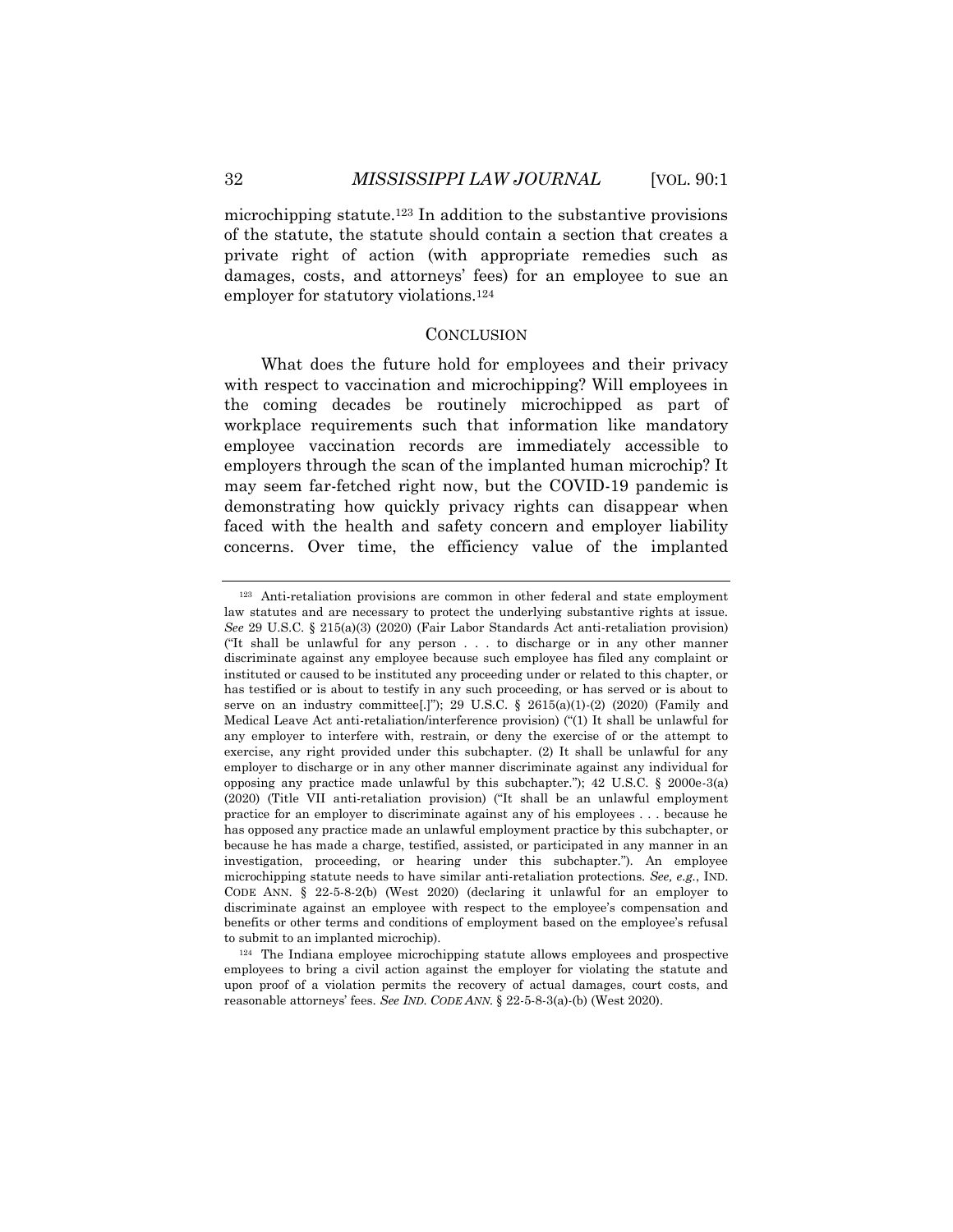employee microchip may place similar pressures on employee privacy rights. Privacy is only as important as we as a collective society desire it to be. And privacy is only protected when there is a sufficient will to make it a priority through both law and everyday behavior. The common law of employee privacy may fall short in addressing the employee microchipping issue. Without well-drafted employee microchipping legislation now, employees may end up paying later in terms of restrictions on their freedom to be free of an implanted chip and access to their personal data. It is not too early for balanced legislation that protects the privacy rights of employees but also allows for the voluntary use of microchipping technology in the workplace, given appropriate protections are in place to ensure that the use is truly voluntary. Accommodation law for individuals with disabilities and employees with religious beliefs will also be crucial in helping to shape the legal rights of employers and employees as related to employee microchipping.